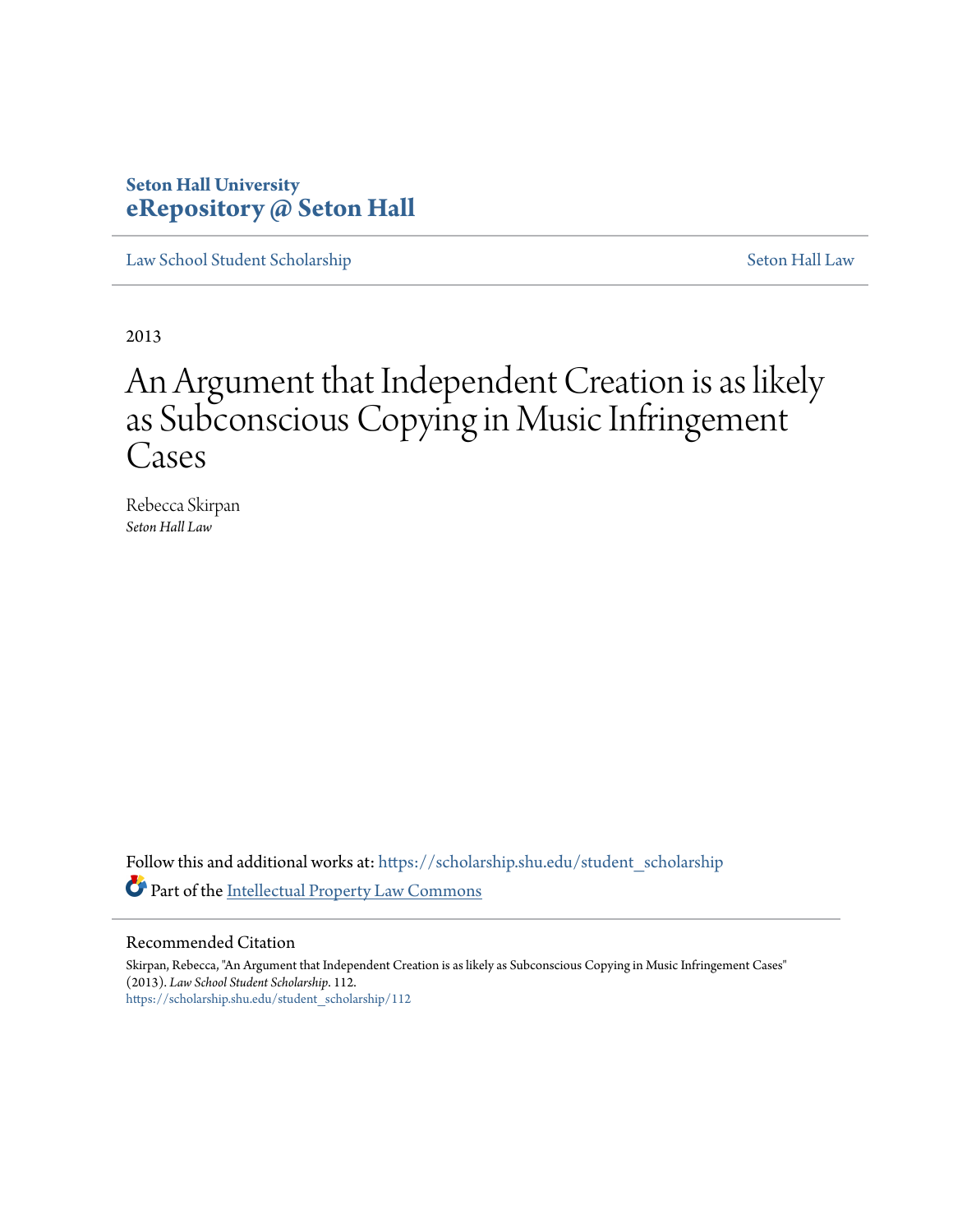An Argument that Independent Creation is as likely as Subconscious Copying in Music

#### Infringement Cases

#### Rebecca Skirpan

I. Introduction

l

Throughout music history, composers have been limited by certain musical rules, such as the rules of voice leading for the four-part harmonies popular in Bach's time, or the rules of counterpoint used in Western classical music.<sup>1</sup> These rules typically encompass what is considered to sound musically pleasing for that time period or for that particular musical genre. Although formal rules have not been developed for modern-day genres, such as pop, hip-hop, or rock music, certain rules have been subliminally adopted that define the musical elements that fans crave. These rules are the building blocks of Western music theory: notes, scales, chords, song-structure and common rhythmical patterns.<sup>2</sup> Well known legal minds have agreed that in cases of striking similarity between two pieces, yet with no intentional copying, subconscious copying is the only explanation. This article argues that the potential for independent creation in music infringement cases is an alternative, and just as likely, explanation for two substantially similar musical pieces.

Given that assertion, how can courts correctly identify these cases, while preserving both the subconscious copying doctrine and the doctrine of independent creation? The solution lies in unveiling the mystery of musical composition rather than making unjustified assumptions that independent creation is unlikely. By understanding

<sup>&</sup>lt;sup>1</sup> MICHAEL MILLER, THE COMPLETE IDIOT'S GUIDE TO MUSIC THEORY viii (2005). (Music theory defines the ways you can arrange music and without it all you have is noise). 2 *Id.*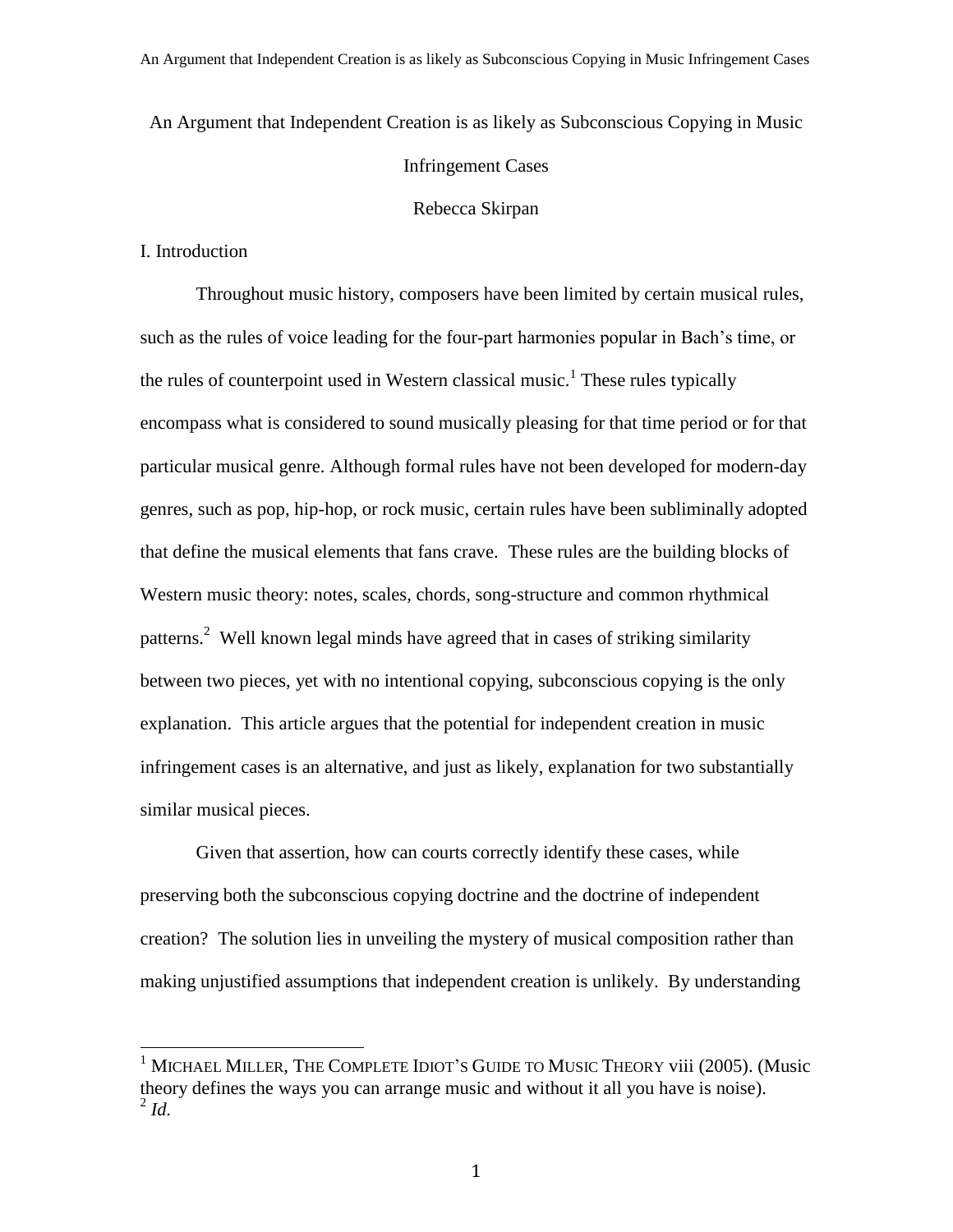how music works, one can see that many musical elements are rules or guidelines, which warrant greater protection for musicians accused of subconscious copying. This article proposes to heighten the evidentiary threshold for finding that the musician had access to the original work and to strengthen the application of the independent creation defense.

Part II of this article summarizes the legal aspects of music infringement cases. It focuses on the topics of subconscious copying and independent creation. It will explain what a plaintiff must show to prove subconscious copying. This section will describe the legislative history and congressional intent behind the concept of independent creation, which is embodied in the statutory requirement of originality.

Part III explains the musical rules that limit the choices of songwriters. This section is meant to describe the reality of the songwriting process. Music is a commonly misunderstood art form. Understanding music is the only way for the law governing its ownership to be fair. Courts have held that some cases must be subconscious copying, simply because judges cannot image that anything else explains the similarity. By analyzing the limitations inherent in the songwriting process, one can see that there is potential for two composers to create the same thing. By explaining musical rules, one can gain an understanding of why songwriters make the choices they do. Given the same small musical idea, the study music theory can lead two composers to make similar musical decisions.

Part IV of this article will analyze the musical works from *Fisher, Inc. v. Dillingham<sup>3</sup>* and *Bright Tunes Music v. Harrisongs Music, Ltd. 4* These are cases where the court found that the infringing work was subconsciously copied. The analysis in this

 3 Fisher, Inc. v. Dillingham 298 F. 145, 147 (D.N.Y. 1924).

 $4$  Bright Tunes v. Harrisongs Music, Ltd. 420 F. Supp. 177 (S.D.N.Y. 1976).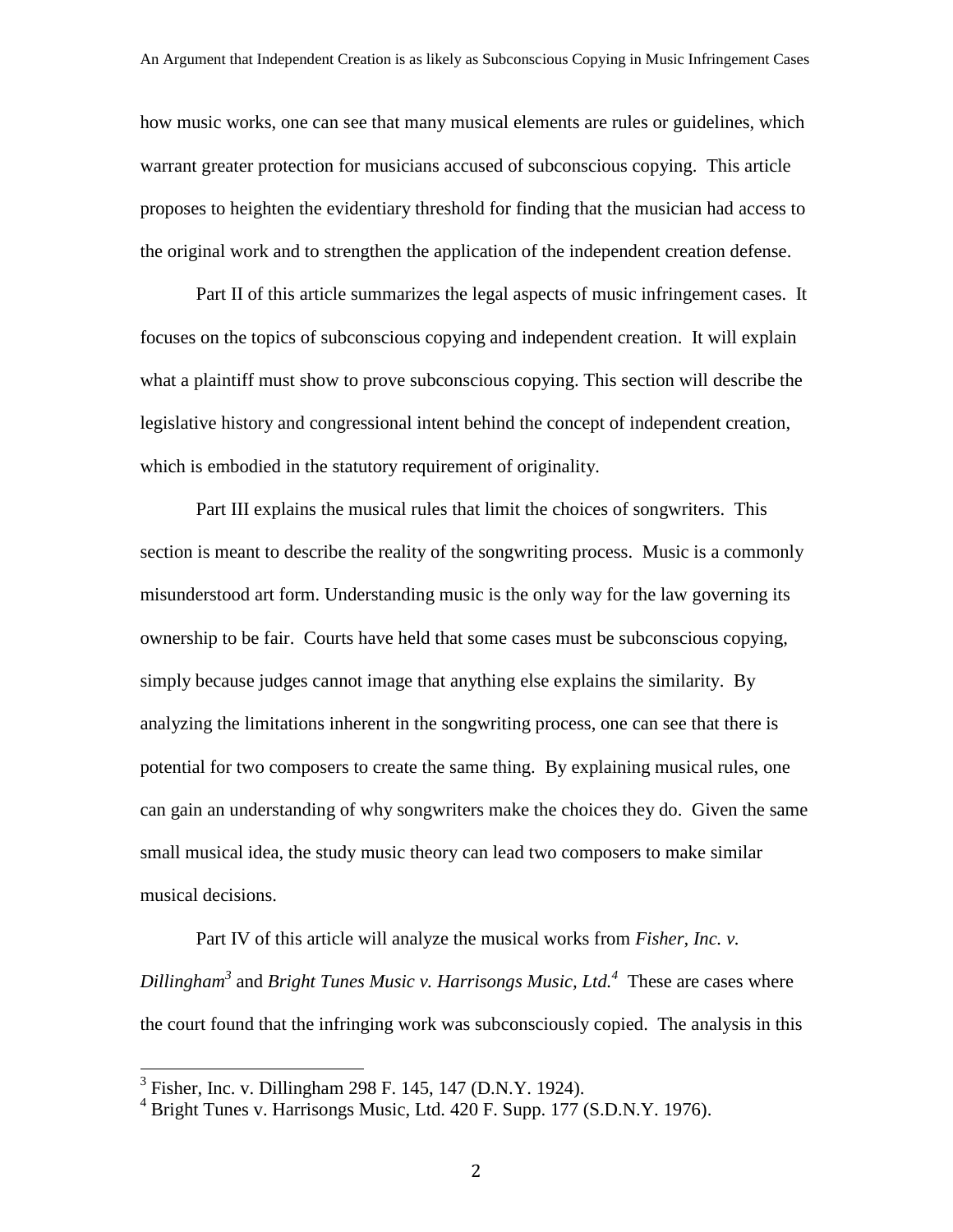section will question how possible it is that the works were actually independently created. It will rely on the music theory discussed in part III when considering this question.

Part V will consider the difficulties in striking a balance between the subconscious copying doctrine and the potential for independent creation.

Part VI will propose procedural and evidentiary alterations in the adjudication of subconscious copying cases. It will suggest a new evidentiary standard specifically for cases where the plaintiff argues that subconscious copying occurred. This standard is meant to preserve the potential for independent creation in order to prevent music infringement cases from operating under a strict liability standard like that of patent law and trademark law. It will also propose making independent creation an affirmative defense to actual copying.

II. The Doctrines of Independent Creation and Subconscious Copying

In cases where a plaintiff alleges copyright infringement of an underlying musical work, the defendant is purported to have violated one or more of the plaintiff's exclusive rights under Section 106 of the Copyright Act of 1976 ("The Act").<sup>5</sup> The cases in this article all involve violations of the reproduction right. The right of reproduction protects the exclusive right to reproduce a work in "copies or phonorecords."<sup>6</sup> In these cases a copy is likely to be embodied in sheet music or other forms of music notation and a phonorecord is likely to be embodied in a recording.<sup>7</sup> Congress provided a clear statutory

 5 17 U.S.C. 106 (2010).

<sup>6</sup> *Id.*

 $7$  17 U.S.C. 101 (2010). (copies are defined as "material objects, other than phonorecords, in which a work is fixed by any method now known or later developed, and from which the work can be perceived, reproduced, or otherwise communicated, either directly or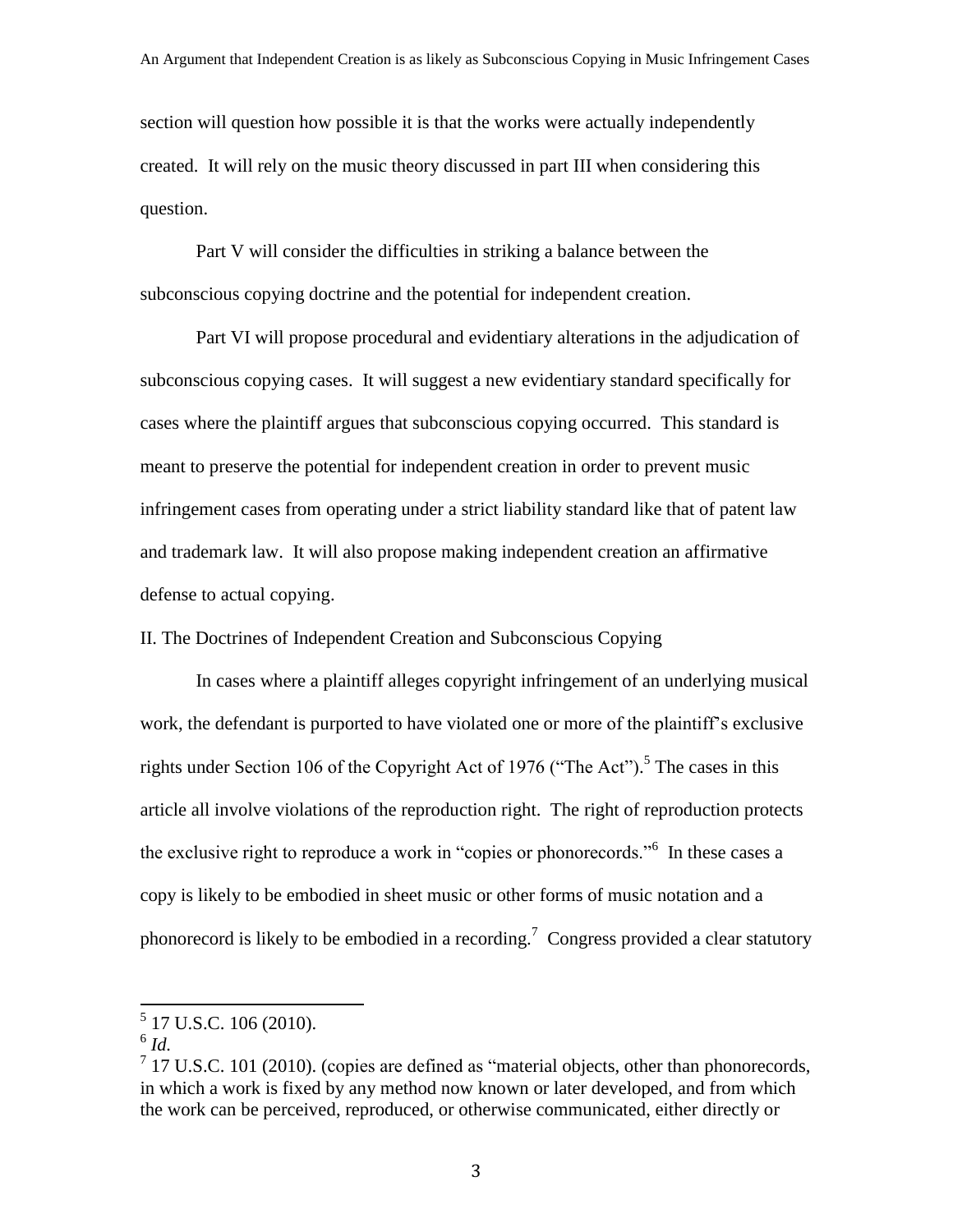framework in The Act. Section 501(a) specifically explains that a copyright is infringed when someone violates any of the exclusive rights set out under sections 106-122 of The Act.

To show that a defendant violated a songwriter's copyright, the songwriter must show actual copying and that the infringing work was substantially similar to the original.<sup>8</sup> Copying may be proven by circumstantial evidence. Courts will look to whether there is striking similarity and a showing that the defendant had access to the original work.<sup>9</sup> If proven by the defendant, independent creation serves as an absolute defense against copying.<sup>10</sup> Once a plaintiff can show copying, he or she must show improper appropriation by showing that the works are substantially similar.<sup>11</sup>

Copying can be shown when the copying was subconscious. Judge Learned Hand first developed the theory of subconscious copying in *Fred Fisher, Inc. v. Dillingham*. 12 When considering the similarity between the musical works at issue, Judge Hand concluded that there could be no other explanation for the similarity but that the defendant subconsciously copied the original composer's work.<sup>13</sup> Because there is no official scienter requirement for the copying element, subconscious copying is still

with the aid of a machine or device." Phonorecords are defined as "material objects in which sounds, other than those accompanying a motion picture or other audiovisual work, are fixed by any method now known or later developed, and from which the sounds can be perceived, reproduced, or otherwise communicated, either directly or with the aid of a machine or device." Both satisfy the fixation requirement for creating a copyrightable work.)

 $8$  Matthew Bender & Company, Inc. 3-2 Nimmer on Copyrights,  $\S$  12.10 (2005) (sometimes substantial similarity is referred to as improper appropriation.) 9 *Id.*

<sup>10</sup> *Id.*

<sup>&</sup>lt;sup>11</sup> Arnstein v. Porter, 154 F.2d 464 (2d Cir. N.Y. 1946).

<sup>&</sup>lt;sup>12</sup> Fred Fisher, Inc. v. Dillingham, 298 F. 145, 147 (D.N.Y. 1924).

<sup>13</sup> *Id.*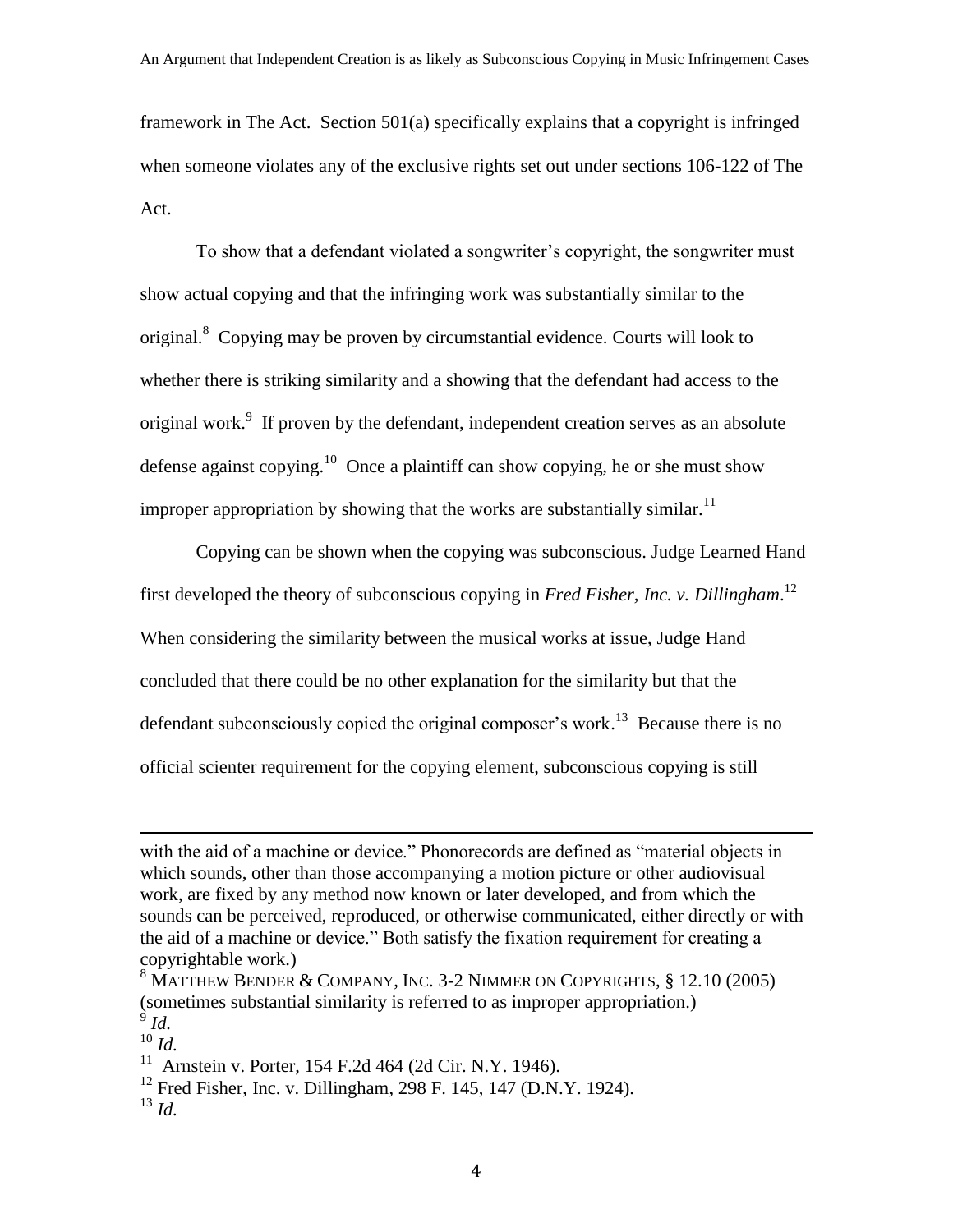considered to be copying under The Act.<sup>14</sup> Although it is a highly criticized standard, it has been applied to cases like *Bright Tunes Music v. Harrisongs Music, Ltd.* and *Three Boys Music Corp. v. Bolton. 15*

The defense of independent creation is founded in the originality requirement of the Copyright Act and is used to defend against alleged copying.<sup>16</sup> "In theory, the originality requirement tests the putative author's state of mind: Did he have an earlier work in mind when he created his own?"<sup>17</sup> If two authors create substantially the same work independently, both enjoy rights to their work.<sup>18</sup> The originality requirement does not exist in the other intellectual property areas, trademark law and patent law. As Judge Hand points out in *Fisher*, "One may infringe a patent by the innocent reproduction of the machine patented, but the law imposes no prohibition upon those who, without copying, independently arrive at the precise combination of words or notes which have been copyrighted."<sup>19</sup> Similarly, the ability to register a trademark does not depend on its originality.<sup>20</sup> However, because of the significant probative value given to the "striking" similarity" element of proving copying, courts have made proving independent creation a tremendous feat. $21$ 

<sup>14</sup> *Id.*

<sup>&</sup>lt;sup>15</sup> Three Boys Music Corp. v. Bolton 212 F.3d 477 (2001).

<sup>&</sup>lt;sup>16</sup> MATTHEW BENDER & COMPANY, INC. 4-3 NIMMER ON COPYRIGHTS,  $§13.01$  (2005).

<sup>17</sup> PAUL GOLDSTEIN, GOLDSTEIN ON COPYRIGHT § 2.2.1.1., *see also* Meshwerks, Inc. v. Toyota Motor Sales U.S.A., Inc. 528 F.3d 1258, 1262 (10<sup>th</sup> Cir. 2008).

<sup>18</sup> *Id.*

<sup>19</sup> *Fisher,* 298 F. at 147.

<sup>&</sup>lt;sup>20</sup> 3-10A GILSON ON TRADEMARKS  $\S$  10A.09 ("The mark need not express an original thought to be registrable.")

<sup>&</sup>lt;sup>21</sup> NIMMER, *supra* note 16 "Where the similarities between the two programs are not overwhelming, and the subject matter of the program naturally limits the variety of available approaches, claims of independent creation may have merit and warrant serious consideration."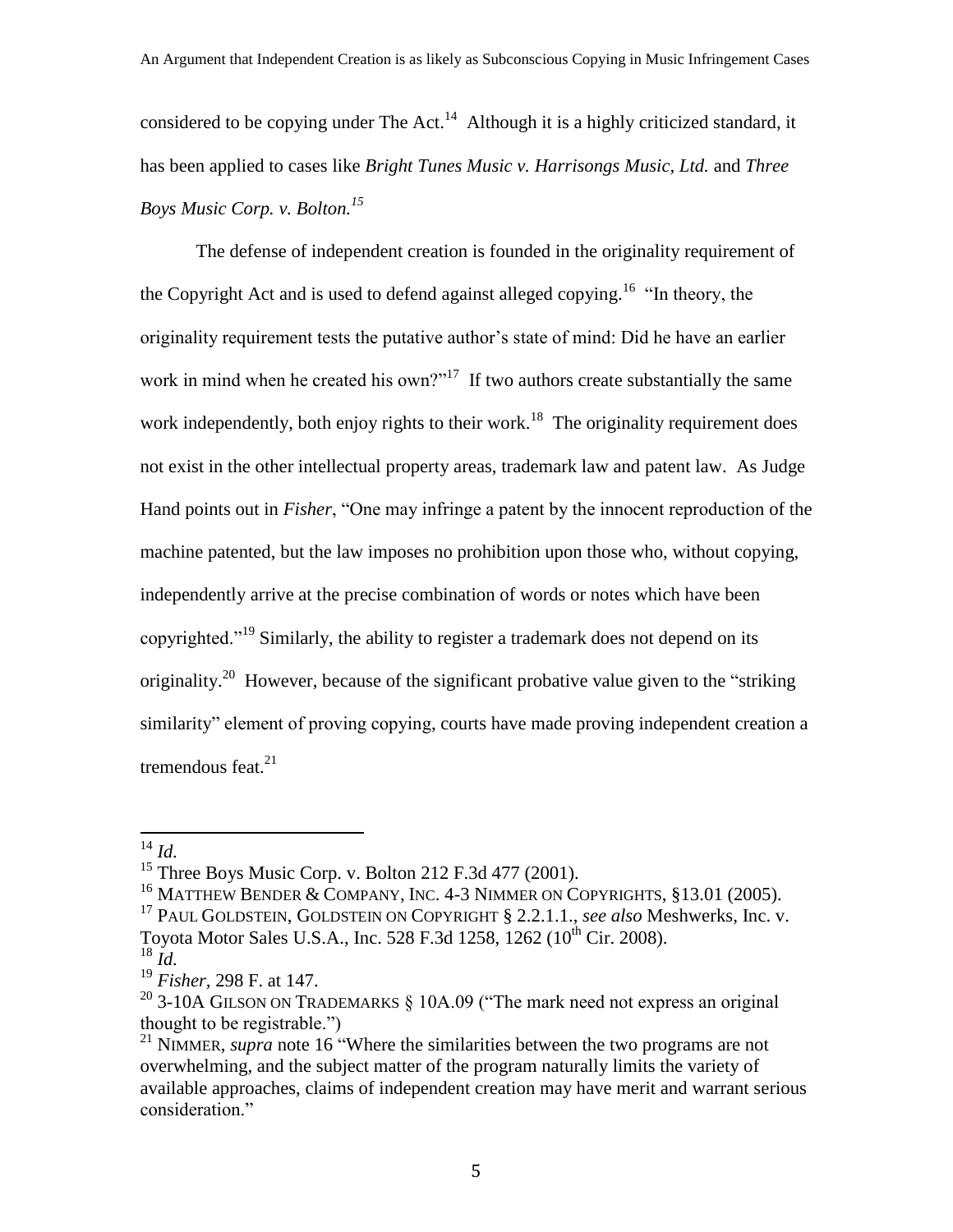Despite its difficulty to prove, independent creation is important to copyright jurisprudence and is established in the concept of originality. The requirement for an "original work of authorship" is codified in Section 102 of The Act. Interestingly enough, the 1976 Act does not specifically define this terminology. Instead, the legislative history explains that it "is intended to incorporate without change the standard of originality established by the courts under the  $[1909 \,\text{Act}]$ ."<sup>22</sup> Thus, Congress has directly approved the requirement of originality and the potential for independent creation.

Although subconscious copying was not implied or mentioned in The Copyright Act of 1976, the lack of inclusion may be viewed as Congress' acceptance of the doctrine. Although Judge Hand did not coin the phrase, "subconscious copying," in *Fisher*, the concept was clearly conveyed.<sup>23</sup> That opinion was written in 1924. *Bright Tunes Music Corp. v. Harrisongs Music, Ltd.* was written in 1976, when today's Copyright Act was proposed. The Act was applicable in 1978. By that time, courts must have understood the doctrine of subconscious copying. In addition, there have been subsequent amendments, and none seem to question the doctrine. $^{24}$ 

<sup>22</sup> H.R. REP. NO. 94-1476 at 51-52, *reprinted in* 1976 U.S.C.C.A.N. 5659, 5664-65, 5670. <sup>23</sup> *Fisher*, 298 F. at 147. ("Whether he unconsciously copied the figure, he cannot say, and does not try to. Everything registers somewhere in our memories, and no one can tell what may evoke it. On the whole, my belief is that, in composing the accompaniment to the refrain of "Kalua," Mr. Kern must have followed, probably unconsciously, what he had certainly often heard only a short time before. I cannot really see how else to account for a similarity, which amounts to identity. So to hold I need not reject his testimony that he was unaware of such a borrowing.")

<sup>&</sup>lt;sup>24</sup> For a comprehensive list of all amendments and revisions to 17 U.S.C., *See* Cornnell University, CONNELL UNIVERSITY LAW SCHOOL'S LEGAL INFORMATION INSTITUTE (LII), (March 4, 2012 at 5:00 PM), http://www.law.cornell.edu/uscode/text/17.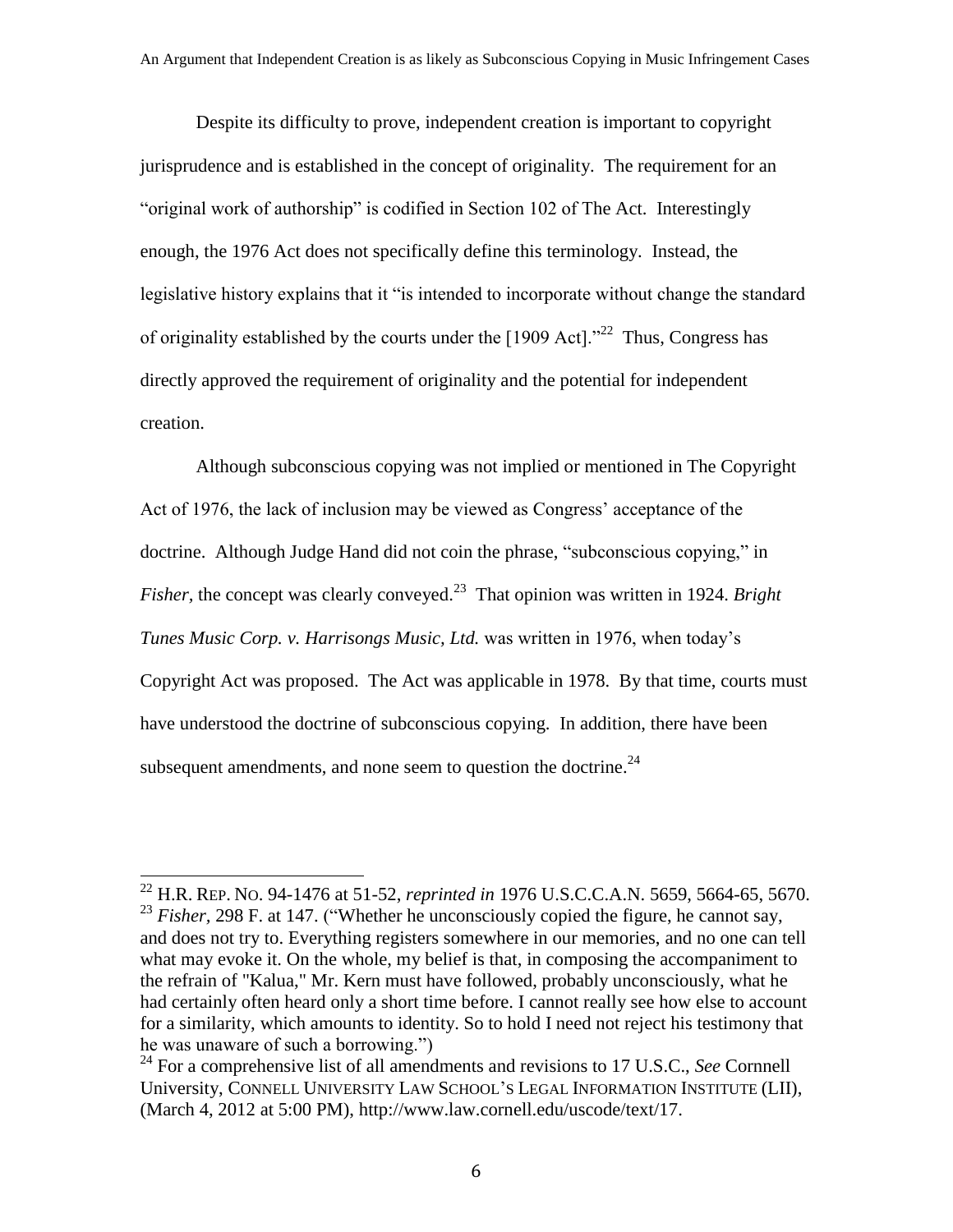Left with both the doctrine of subconscious copying and that of independent creation, the question remains as to whether these two doctrines create legal inconsistencies. When finding copying, the intent of the songwriter is not considered. However, when considering originality, a building block for establishing the copyrightabiliy, intent of the creator is considered.<sup>25</sup> This seems very similar to showing intent. If the idea of a musical work was neurologically conceived in the brain because of exposure to another work, then it is subconscious copying. If it came about because of a musical process, perhaps from an artist with a similar musical background to the original songwriter, then it is considered independent creation. However, in both cases the defendant has the exact same state of mind: he or she is unaware of the origins of the idea. Actually finding the right answer seems impossible. How can courts know if a thought is subconscious when a person is not aware of their subconscious? How should courts reconcile both doctrines in order to maintain the existence of both?

#### III. The Limitations of Songwriting

Songwriting is a process involving the use of musical rules. In Judge Owen's opinion in *Bright Tunes*, he asserts, "Seeking the wellsprings of musical composition – why a composer chooses the succession of notes and harmonies he does –whether George Harrison or Richard Wagner –is a fascinating inquiry."<sup>26</sup> If it were as fascinating an inquiry as Judge Owen claims, then perhaps he would have considered the music theory behind the musical pattern. Instead he quickly jumps to the conclusion that Harrison subconsciously knew that the "particular combination" would appeal commercially to

<sup>25</sup> GOLDSTEIN, *supra* note 17.

<sup>26</sup> *Bright Tunes*, 420 F. Supp. 177 at 180.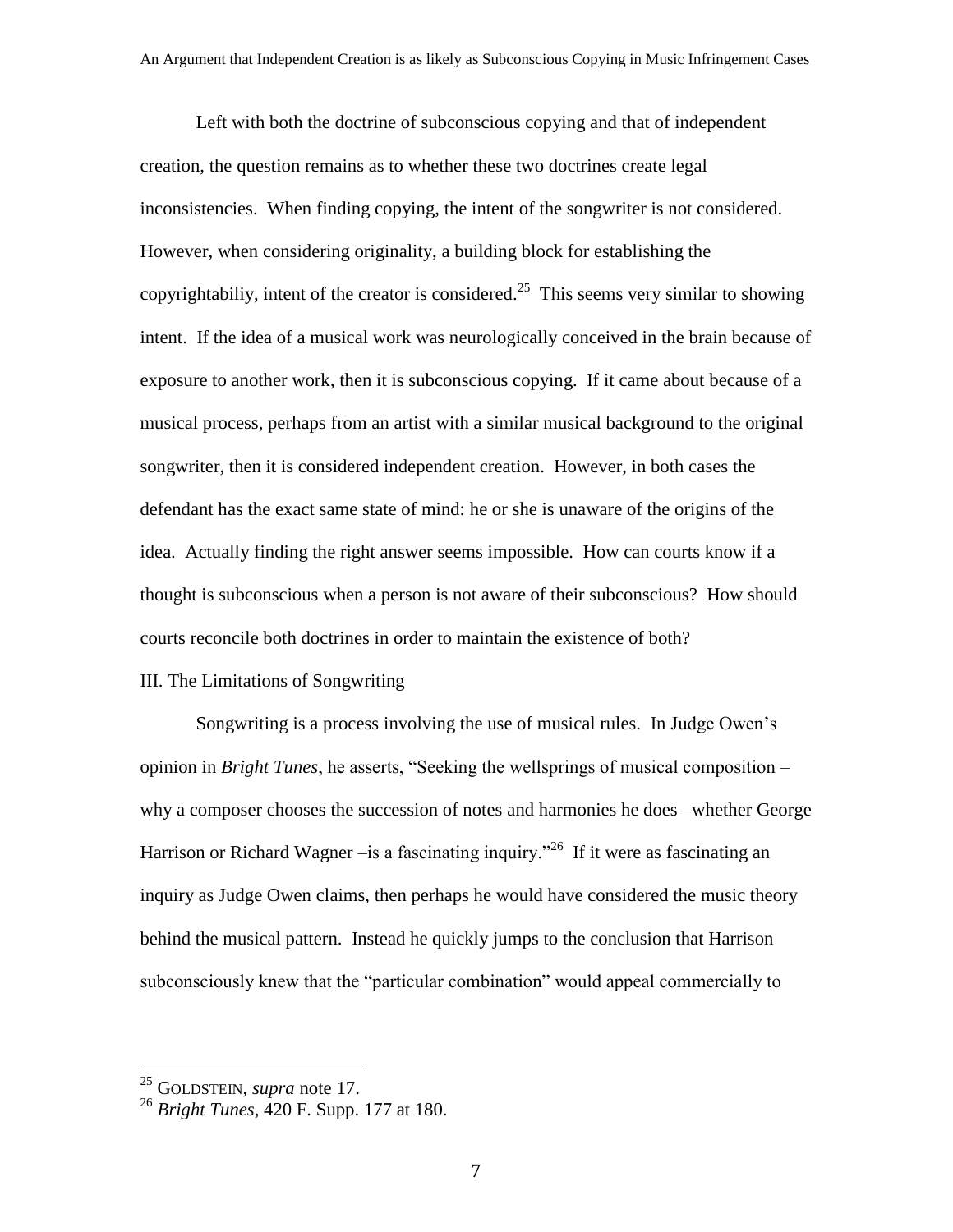listeners.<sup>27</sup> Aside from the fact that he seems to assume Harrison had an economic motive in songwriting, Judge Owen makes the common misjudgment that the various possibilities for composers are indeed a "wellspring." In reality, composers such as Harrison are limited by many musical rules.

A songwriter's musical choices are far more limited than courts assume. Musical notes themselves are limited to the range twelve tones, which is called a "chromatic scale" when played in sequence.<sup>28</sup> In reality, a different sound exists from frequency to frequency but western music organizes these sounds into the twelve tones. The table below displays the twelve tones in relation to their measurement in hertz.<sup>29</sup> In eastern music, quartertones and other notes in between these twelve tones are still in use.<sup>30</sup> These notes sound odd to western listeners. Even when musical groups utilize eastern instruments, they tend do so in the context of western music theory.<sup>31</sup> Therefore, the first limitation a western songwriter faces is the choice of only twelve tones.

Example (starting at 440 Hertz)<sup>32</sup>

<sup>27</sup> *Id.*

<sup>&</sup>lt;sup>28</sup> NICHOLAS SLONIMSKY. WEBSTER'S NEW WORLD DICTIONARY OF MUSIC, 85 (1998). (Chromatic: Progression of notes by semitones or half steps; a "semitone" is the smallest division in the equally tempered scale; the "equally tempered scale" is also called the 12 equal temperament and has been the foundation of Western music since the mid-18<sup>th</sup> century).

 $^{29}$  RANDOM HOUSE WEBSTER'S COLLEGE DICTIONARY (2000). Hertz: the SI unit of frequency, equal to one cycle per second. Abbr.: Hz

<sup>30</sup> SLONIMSKY, *supra* note 28 at 418, 202 (quartertone: half a semitone, a logarithmic interval used by  $20<sup>th</sup>$  Century composers, also used in non-Western music. Quartertones are found in the ancient Greek enharmonic scale).

<sup>&</sup>lt;sup>31</sup> TERENCE J. O'GRADY. THE BEATLES, A MUSICAL EVOLUTION, 80 (1983). (describing how the Beatles use nonharmonic tones, perhaps with a sitar, over stereotypical Western chord progressions).

<sup>&</sup>lt;sup>32</sup> Jonathan J. Dickau, THE EQUAL TEMPERED CHROMATIC SCALE. (March 4, 2012, 4:00 PM) http://musicmaking.info/ChromaticScale.htm.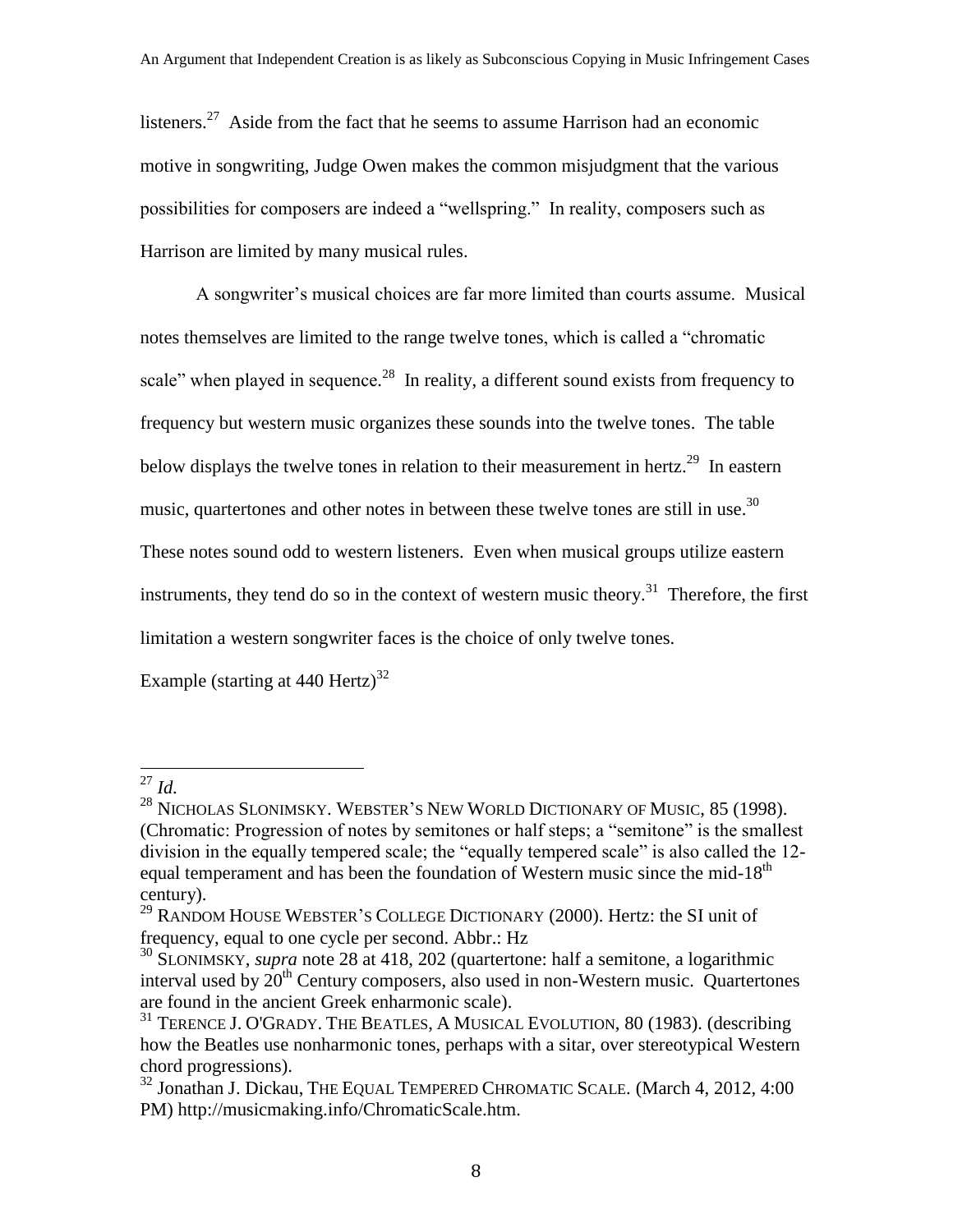| <b>Note</b> | A      | A#/Bb          | B/Cb   | $\mathsf{C}$   | C#/Db  | D      |
|-------------|--------|----------------|--------|----------------|--------|--------|
| Tone        | 1      | $\overline{2}$ | 3      | $\overline{4}$ | 5      | 6      |
| Hertz       | 440    | 466.16         | 493.88 | 523.25         | 554.37 | 587.33 |
| <b>Note</b> | D#/Eb  | E              | F      | F#/Gb          | G      | G#/Ab  |
| Tone        | 7      | 8              | 9      | 10             | 11     | 12     |
| Hertz       | 622.25 | 659.26         | 698.46 | 739.99         | 783.99 | 830.61 |

The twelve potential notes are further limited in most works to the manner in which scales function in music. A typical scale has seven notes.<sup>33</sup> For example, a C Major Scale is the scale that has no sharps  $(\#)$  or flats  $(b)$ . <sup>34</sup>

Example: The C Major Scale: C D E F G A B (scale degrees: 1, 2, 3, 4, 5, 6, 7) When a song is said to be in a certain "key," it really just means that the notes are derived from a scale. Sometimes there are "accidentals," which are notes outside of the scale, but these usually occur in predictable situations. Accidentals may either imply the use of a different scale –or a "key change" – or they may be used to make the melody sound smooth. A "leading tone" in a minor scale is an accidental that allows the  $7<sup>th</sup>$  note of the scale to lead up in a melodically pleasing way to the "tonic" note of the scale. More

 $^{33}$  Marta Arkossy Ghezzo, Solfege, Ear Training, Rhythm, Dictation, and Music THEORY: A COMPREHENSIVE COURSE, 24 (University of Alabama Press, 1980). ("A scale is a step-by-step succession of seven different notes with the first note repeated at the octave. The name of the scale (C,D,E, etc.) is given by the first step while the mode (major or minor) is determined by the manner of organizing the tones and semitones." Tones are also called "whole steps" and semitones are called "half steps." A major scale consists of: whole, whole, half, whole, whole, whole, half). *See also* MILLER, *supra* note 1 at 30-35, (There are 15 major scales and 15 minor scales. The minor scales can be altered to be natural minor scales, harmonic minor scales, and melodic minor scales (a more in-depth discussion on minor scales would be beyond the scope of this paper)). <sup>34</sup> MILLER, *supra* note 1 at 18. (Sharps and flats are halfway above or below a note. A Csharp, or C#, is halfway above a C.)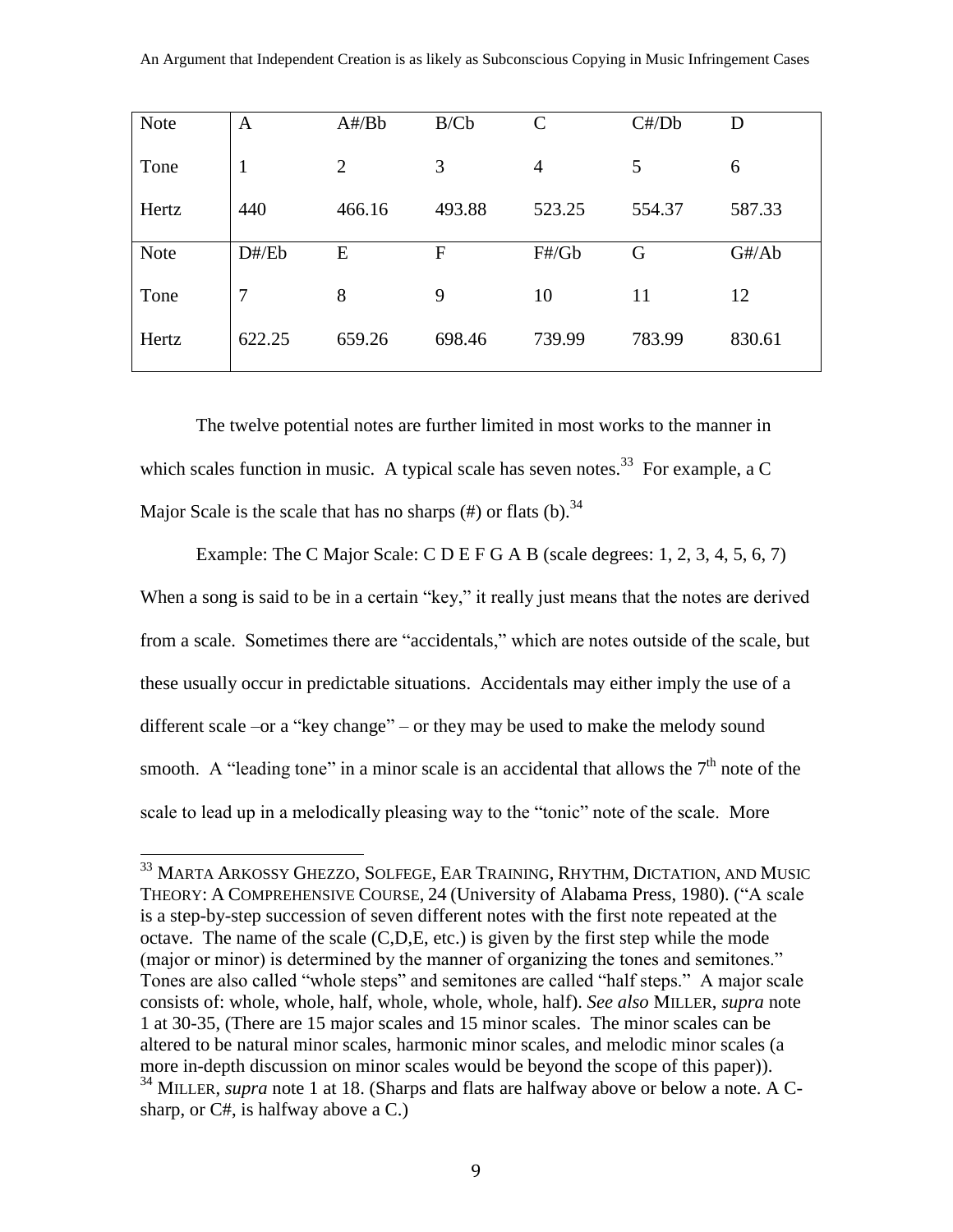adventurous composers will use accidentals in unique ways, but a western listener will recognize that it sounds odd. So, a songwriter is limited by the fact they write music within a certain key –or must use the notes of a certain scale.

Scales work in a particular way, creating further limitations. The first note of a scale is called the "tonic" and is often returned to in the piece.<sup>35</sup> Many pieces begin or end on the tonic or the fifth note of the scale.<sup>36</sup> Albeit, these ideas cannot be adequately expressed in the scope of this article, the take-away so far is that songwriters are not limitless in their choices of potential notes, because of the 12-tone system and scales. When a songwriter beings a phrase, only certain notes will end that phrase in a way that is pleasing to the ear. The music theory behind the use of scales is a significant limitation to songwriters.

Most songwriters are also limited by the use of chords. The first note, third note and fifth note form a triad chord. There are other types of chords. When a songwriter plays a series of chords, it is called a chord progression. Some chord progressions are quite common in certain genres. For example, the band Axis of Awesome has a comedy sketch where they bring to light 60 pop songs that utilize the same four-chord progression.<sup>37</sup> Common chord progressions are most likely in the public domain. What

<sup>35</sup> MILLER, *supra* note 1 at 28. (The first note of a scales is called the tonic.) <sup>36</sup> For example, the melodies from "Joy" and "E.T." in *Baxter* begin on the first scale degree and end on the last. (*see* BAKER, MAUREEN, *supra* note 51 at page 1615 for list of notes) and the short melody in *Bright Tunes* starts on the fifth scale degree and ends on the first (see *Bright Tunes* at 178, do, re, mi, fa, sol, la, ti, do is the same as 1, 2, 3, 4, 5, 6, 7, 1 and Judge Owen describes the melody as beginning on sol (5) and eventually ending on do (1), see also note 38 on chord progressions. Most chord progressions end on the tonic chord.

<sup>37</sup> Rush, Andrea. *What Anna Karenina Might Have Said About Copyright Qualifications Under Canadian Law.* 7 J. Copyright Soc'y 667, 672, *see also* The Axis of Awesome: *4*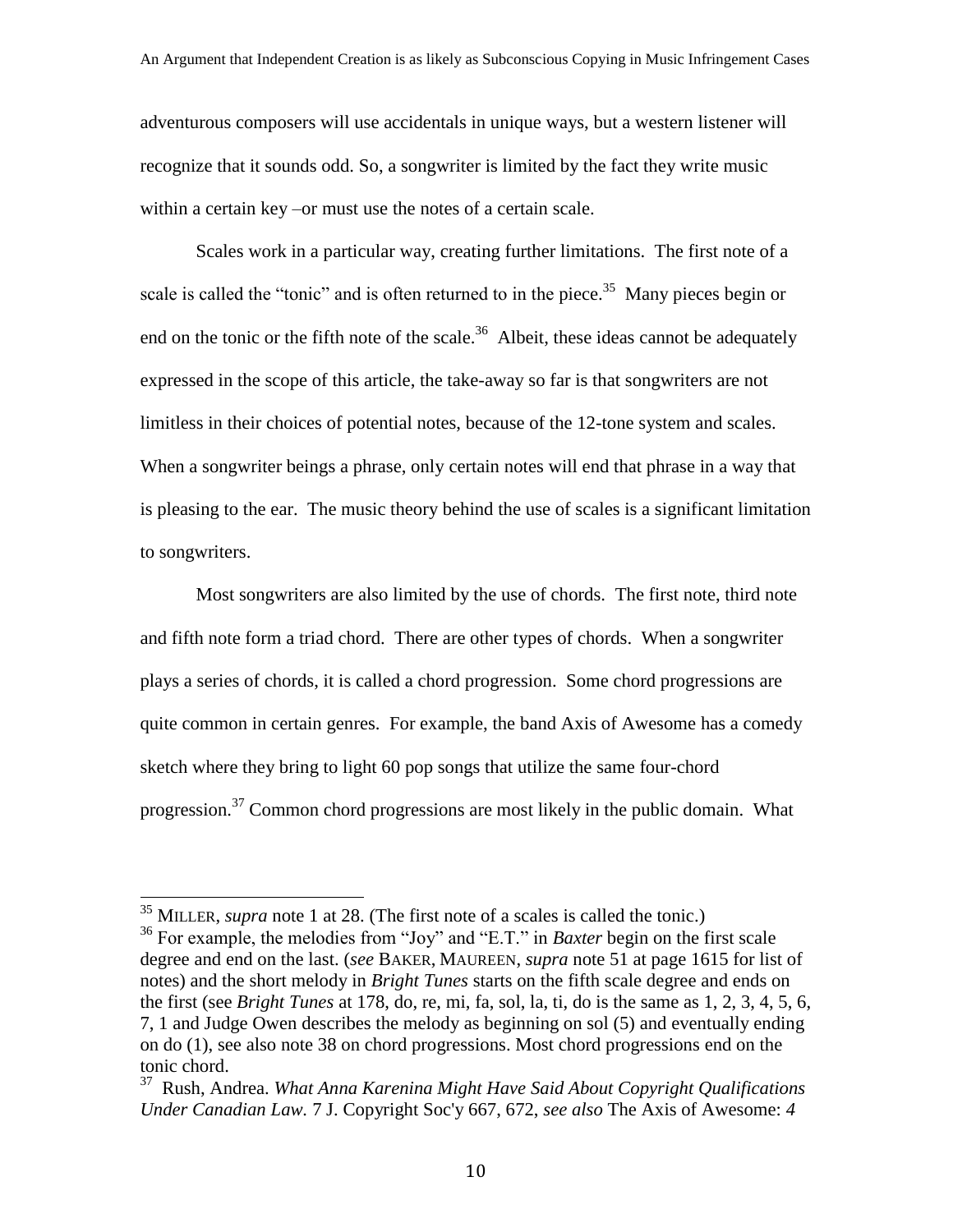elements of music are in the public domain is a discussion for another day. What has now been added is the fact that composers of popular music are further limited by the common practice of structuring songs around chord progressions.<sup>38</sup>

Outside of note choices, there are typical rules guiding a song structure. Every composition begins with a small musical idea. It is common for the length of a musical phrase to be four bars long. "Bars" is another word for measures.<sup>39</sup> Often, a phrase will be doubled to eight bars. As in poetry, there are many formats for songwriting. For example, in jazz music, a common format is  $AABA<sup>40</sup>$  In classical music, some common song structures are sonata-allegro, themes and variations, and fugues.<sup>41</sup> The invention of a new song form is very rare. $42$ 

There are other significant norms in musical genres, like rhythmical beats that are recycled over and over again. If you tell an educated drummer to play a "bossa nova"<sup>43</sup> beat, they will know exactly what you mean. Many will even have the exact same interpretation. Thus, the twelve possible notes, the use of scales and how they operate,

### *Chords (2001) Official Music Video* (March 4, 2012, 5:00 PM) [http://youtu.be/oOlDewpCfZQ.](http://youtu.be/oOlDewpCfZQ)

<sup>38</sup> MILLER, *supra* note 1 at 127-135 (A chord can be created out of any one of the seven notes of a scale and usually leads back to the tonic chord to resolve a piece of music. Chord progressions are based on rules of chord leading, where certain chords lead naturally to the next. For example, the chord based on the sixth scale degree leads best to the two, four, five or one chord. There are several common chord progressions, such as one-four-five, that are used over and over again for their pleasing chord leading qualities (see footnote 31 where Axis of Awesome demonstrates the use of a common chord progression).)

<sup>&</sup>lt;sup>39</sup> GHEZZO, *supra* note 33 at 21-22, ("The measure is a musical fragment between two equally accented beats delimited by bar lines.").

<sup>40</sup> MILLER, *supra* note 1 at 148.

<sup>41</sup> COPLAND, AARON. WHAT TO LISTEN FOR IN MUSIC. 115 (1939).

 $42$  *Id.* at 116.

<sup>43</sup> SLONIMSKY, *supra* note 28 at 50 (bossa nova: Portuguese for "new beat;" popular Brazilian song and dance music influenced by samba and jazz and popular in the late 1950's and 1960's).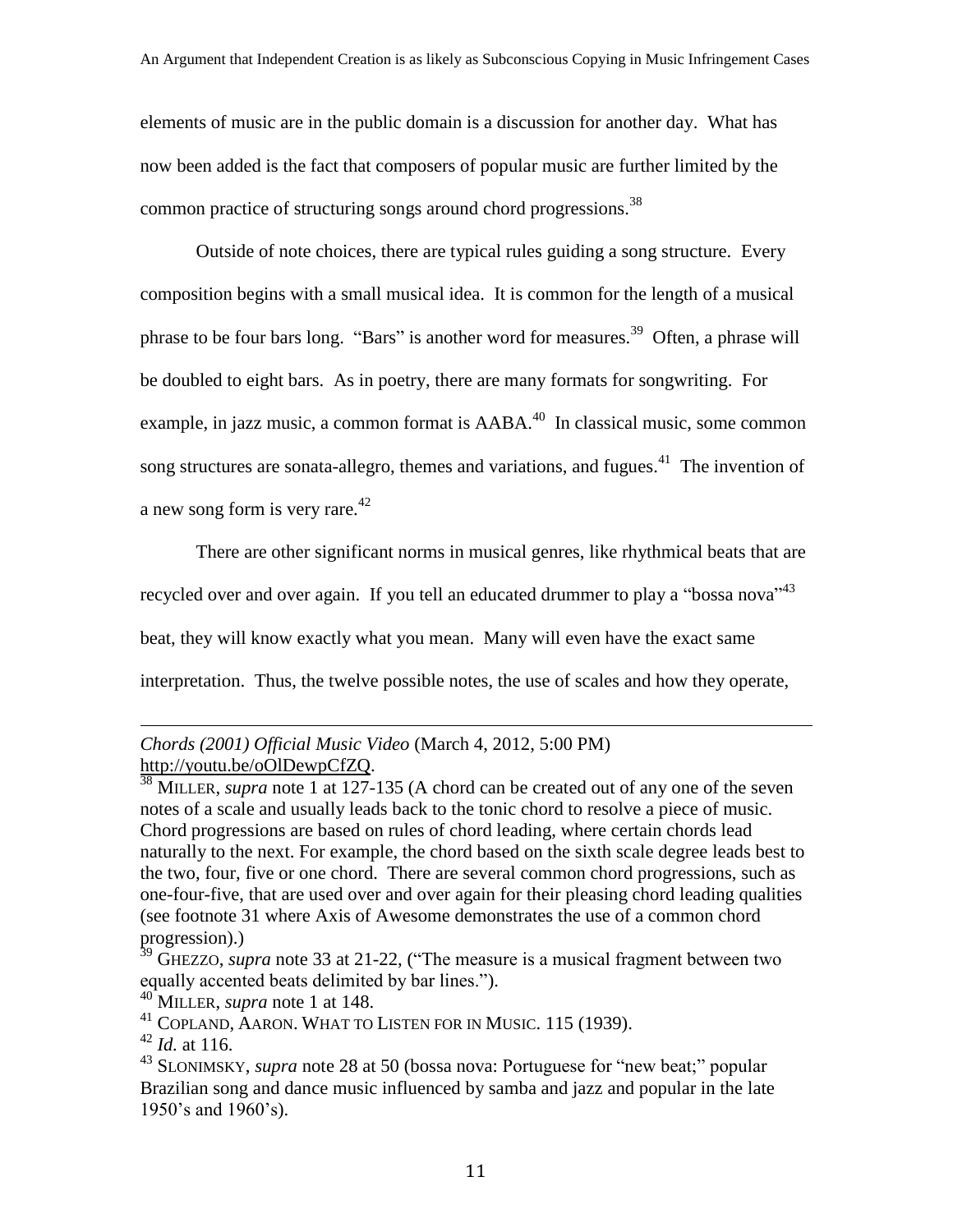the use of chord progressions, the use of established song structures, and the use of common rhythms now limit our hypothetical songwriter.

Having defined a series of music theory ideas, one might see them as akin to scenes a faire. Scenes a faire are literally "scenes which 'must' be done."<sup>44</sup> These are clichés that must be expressed to complete a plot line or set the stage of a play.<sup>45</sup> For example, a play set in a hospital cannot be copyrighted to the extent that there exists a certain configuration of medical equipment. These details must be included to show that it is a hospital scene and are scenes a faire. In art blue and yellow create green, just as in music, C, E, and G create a C major chord. The combination of musical notes can be seen as akin to color theory. In math one plus one equals two, just as in music, the combination of two "quarter notes" equals a "half note."<sup>46</sup> Music theory can be seen as scenes a faire necessary to create the setting of a musical genre, or they can be viewed a scientific rules, like that of math or color theory.

Either way, these musical rules or tools for creation should be protected. Furthermore, they should be viewed as likely to occur between two different musicians with a similar education. The relevance of these musical limitations is that without them, music would not sound pleasing. Knowledge of the same rules may create a tendency towards similar songwriting habits. Every piece of music starts with a single musical idea.<sup>47</sup> As George Harrison describes in *Bright Tunes*, he came up with his musical idea by "vamping" or playing out the same musical pattern over and over again and letting it

 $^{44}$  Matthew Bender & Company, Inc. 4-13 Nimmer on Copyright § 13.03, (2005). (quoting Schwarz v. Universal Pictures Co., 85 F. Supp. 270 (S.D. Cal. 1949).). <sup>45</sup> *Id.*

<sup>46</sup> SLONIMSKY, *supra* note 30.

<sup>&</sup>lt;sup>47</sup> COPLAND *supra* note 41 at 23, ("Every composer beings with a musical idea... He doesn't know where it comes from –he has no control over it.").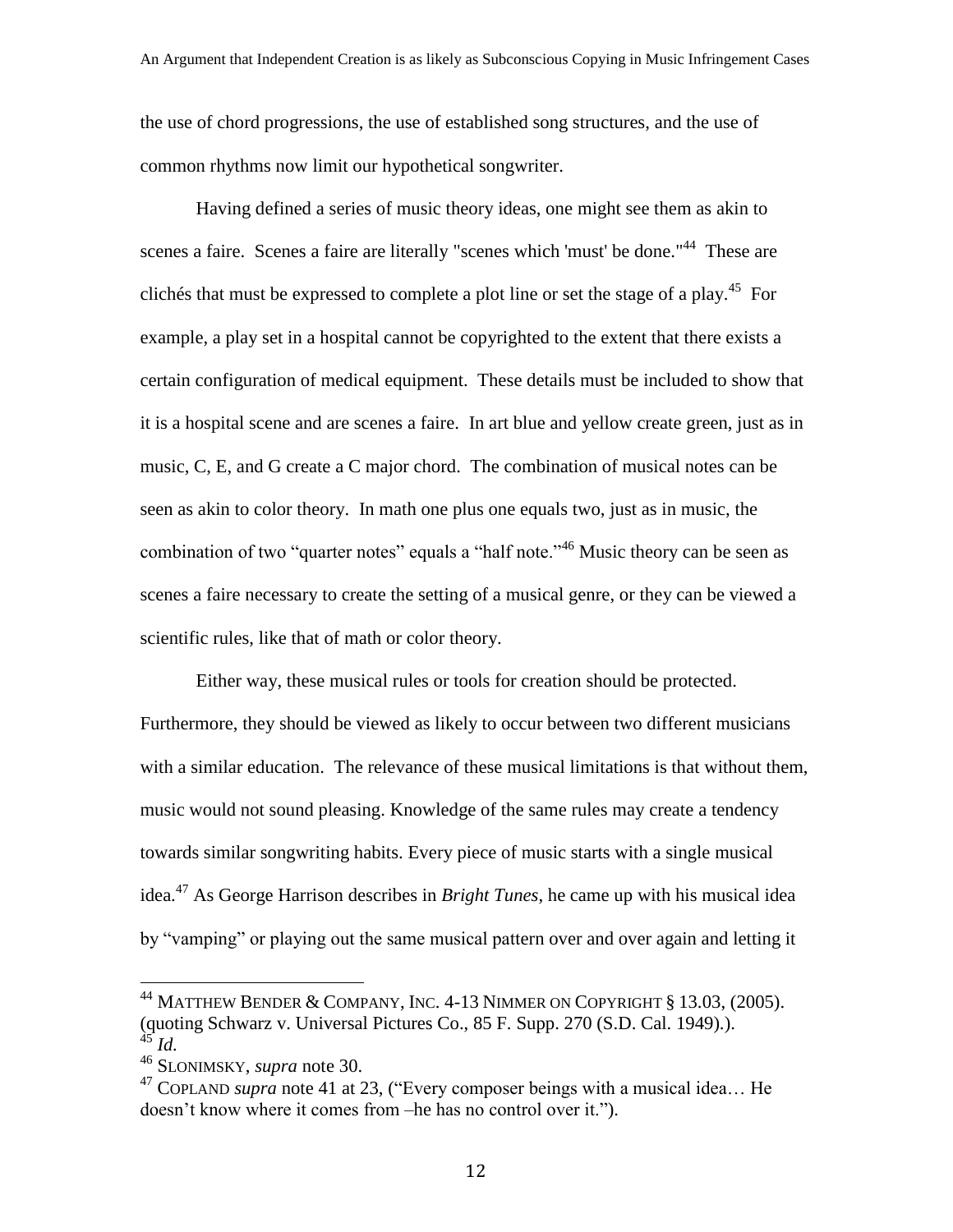evolve into something new.<sup>48</sup> Many songwriters recycle old ideas when coming up with new music.<sup>49</sup> Making sure that subconscious copying does not become an assumption where the potential for independent creation exists will protect musical habits that have developed because of the limitations of music theory.

While copyright law itself has a very basic goal, to balance access to information while providing creators with incentives<sup>50</sup>, the nature of the music industry provides some unique issues in creating a market of western listeners who expect songwriters to fall within these musical limitations. An assumption against the potential for independent creation may provide current songwriters too much power, while limiting the ability of future songwriters to compose freely. Restructuring the copyright law in a manner that preserves both independent creation and subconscious copying, not just in theory, but also in reality, would not upset the balance between incentives and access. It would create greater access for songwriters and potentially greater incentives because the fear of unjustified litigation would not exist.

Congress should react so that the law is fair in light of how limited songwriters are. To allow for music infringement cases to fit into the framework of the Copyright Act of 1976, courts should lean heavily on the understanding of expert witnesses in order to

<sup>48</sup> *Bright Tunes*, 420 F. Supp. at 179.

<sup>49</sup> COPLAND *supra* note 41 at 23, "[A composer] collects musical ideas."

<sup>50</sup> MICHAEL D. BIRNHACK. 4-19E NIMMER ON COPYRIGHT § 19E.01 INTRODUCTION TO NIMMER ON COPYRIGHT (2012). (Intellectual property is a public good. Conflict exists between the authors' desire to exclude the public and the nature of the public good as accessibly by many at once. "The public good is to foster creativity, which is crucial for the flourishing of culture. Dissemination of creative works and access to them are basic ingredients of research and education, and are crucial for a vibrant civic life and thriving of the political community. But copyright law allows for control of works, allowing their owner to limit the dissemination of works and access to them.").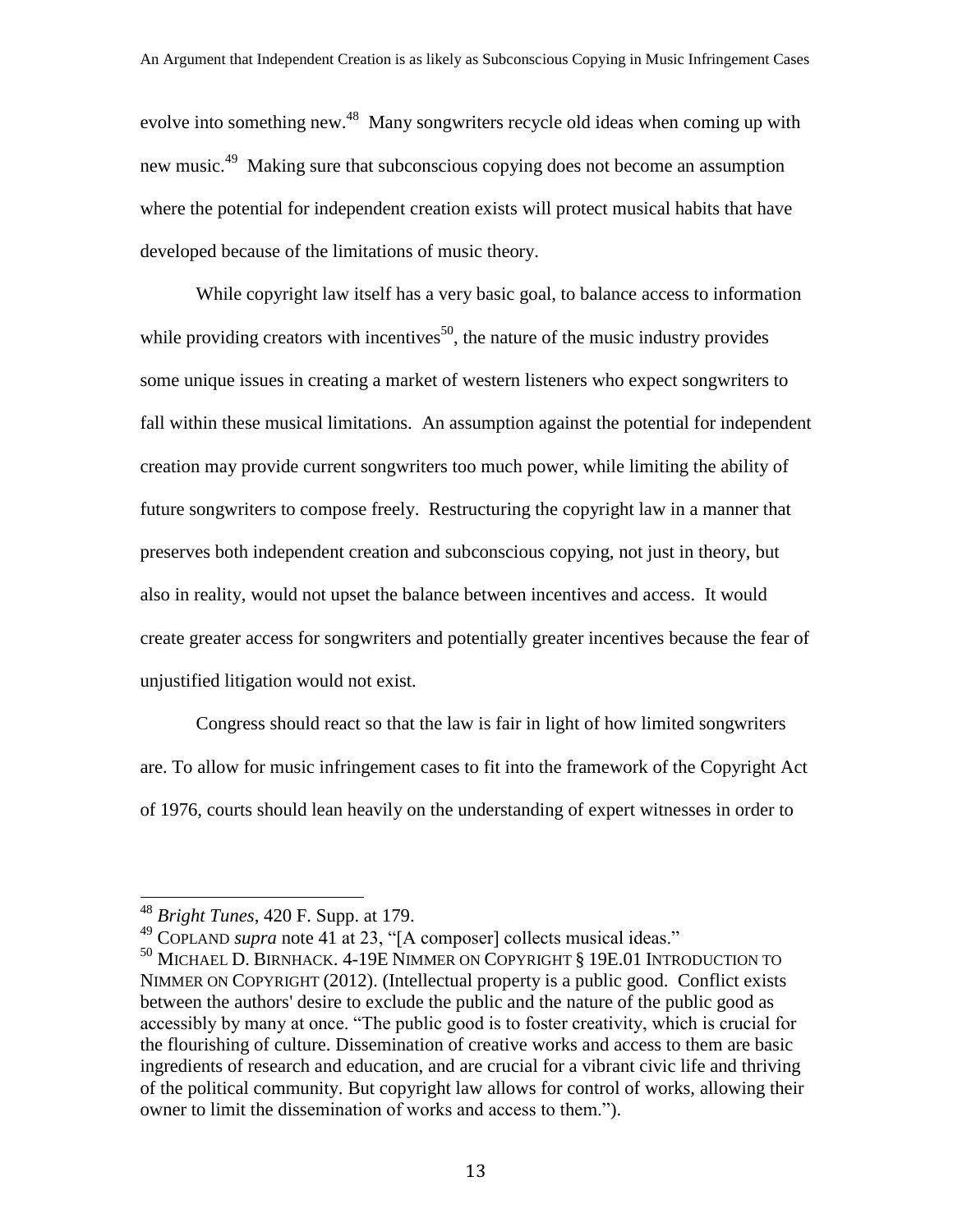take into account a sophisticated musical understanding.<sup>51</sup> The potential for independent creation to result is more likely than courts assume and musicologists should be key in helping courts understand this concept. The next section will explore the originality of works determined to be subconsciously copied. The line between what is subconscious copying and what is independent creation may be more obscure then Judge Owen makes it out to be.

#### IV. A Closer Look at Cases Involving Subconscious Copying

The case that introduced the idea of subconscious copying was *Fred Fisher, Inc. v. Dillingham* 298 F. 145 (S.D.N.Y. 1924) in a decision by Judge Learned Hand. In concluding that the piece was subconsciously copied, he wrote, "I cannot really see how else to account for a similarity, which amounts to identity. So to hold I need not reject his testimony that he was unaware of such a borrowing."<sup>52</sup> However, Judge Hand's understanding of music hardly warranted such a broad statement. His "comparative method" test for finding substantial similarity in music infringement cases is simplistic, ignores rhythmical values, and is rarely considered today.<sup>53</sup> The point being, should the fact that Judge Hand sees no possibility for independent creation create the standard today? This early case on the subject of subconscious copying quoted a well-respected writer on originality who explains,

> "Two or more authors may write on the same subject, treat it similarly, and use the same common materials in like manner or for one purpose. Their productions may contain the same thoughts, sentiments, ideas; they may be identical. Such resemblance or identity is material only as showing whether there has been

<sup>51</sup> Baker, Maureen. *A Note to Follow So: Have we Forgotten the Federal Rules of Evidence in Music Plagiarism Cases?*, 65 S. Cal. L. Rev. 1583 (1992) at page 1619, ("Because the jury needs to be educated, the musicologist would appear to play a necessary part in the proceedings.")

 $52$  Fred Fisher, Inc. v. Dillingham, 298 F. 145, 147 (D.N.Y. 1924).

<sup>53</sup> Baker, *supra* note 51 at page 1605.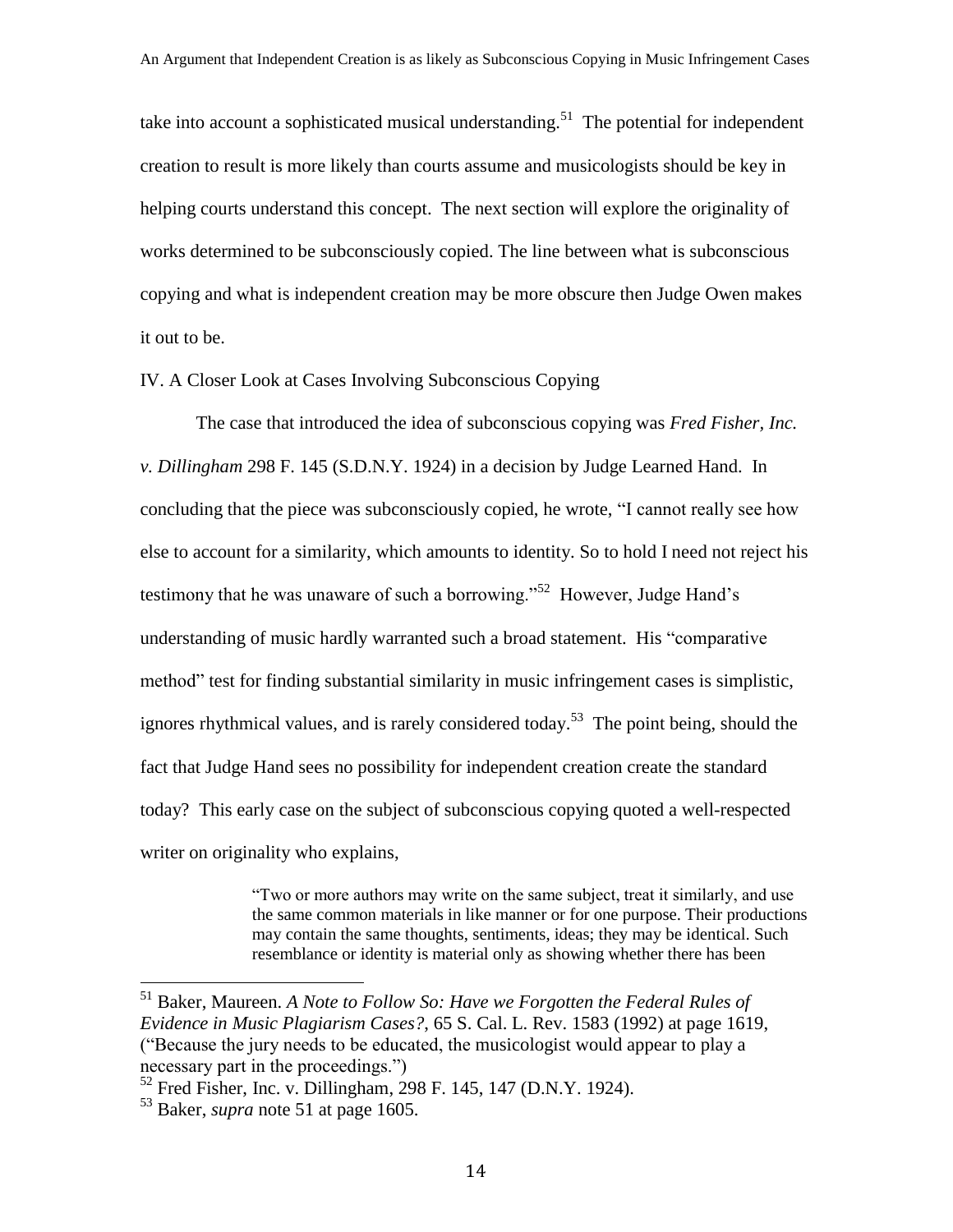unlawful copying. In many cases the natural or necessary resemblance between two productions which are the result of independent labor will amount to substantial identity. …no conditions as to originality are imposed upon the makers, except that each shall be the producer of that for which he claims protection."<sup>54</sup>

Here, the concepts of originality and independent creation are considered, as the doctrine of subconscious copying becomes law. Judge Hand ultimately makes an assumption against independent creation. But was this case decided correctly?

A musical analysis of the ideas in *Fred Fisher* show that the ideas not so unique as to make the potential of independent creation impossible. The complaining work is "Dardanella" by Felix Bernard & Johnny Black and the defending work is "Kalua" by Jerome Kern.<sup>55</sup> The similarity between the two works lies in the ostinato accompaniment.<sup>56</sup> An osinato is a continually repeating musical pattern, originally used in counterpoint.<sup>57</sup> Counterpoint is a method of composition popular in Johannes Sebastian Bach's time.<sup>58</sup> Although the rules of counterpoint no longer dictate what people today hear as sounding harmonious, most all music students and composers have studied it. To compose an ostinato pattern is by no means unique.

The ostinato in Dardanella contains the following pattern:  $59$ 

| Note                |  |  |  |  |
|---------------------|--|--|--|--|
| <b>Scale Degree</b> |  |  |  |  |

<sup>54</sup> *Fisher* 298 F. 145 at 151 (quoting Drone on Copyright at page 205.).

<sup>55</sup> UCLA, Music Copyright Infringement Resource, (March, 4, 2012 5:00 PM) http://cip.law.ucla.edu/cases/1920-1929/Pages/fredfisherdillingham.aspx. <sup>56</sup> *Fisher* 298 F. 145 at 147.

<sup>57</sup> SLONIMSKY, *supra* note 28, at 370 (defining ostinato.).

<sup>&</sup>lt;sup>58</sup> *Id.* at 104-105 (Counterpoint involves rules that create patterns thought to sound "consonant" or harmonious).

<sup>59</sup> Edward Samuels, *Chapter 7*, THE ILLUSTRATED STORY OF COPYRIGHT, (March 6, 2012 3:30 PM), http://www.edwardsamuels.com/illustratedstory/isc7.htm.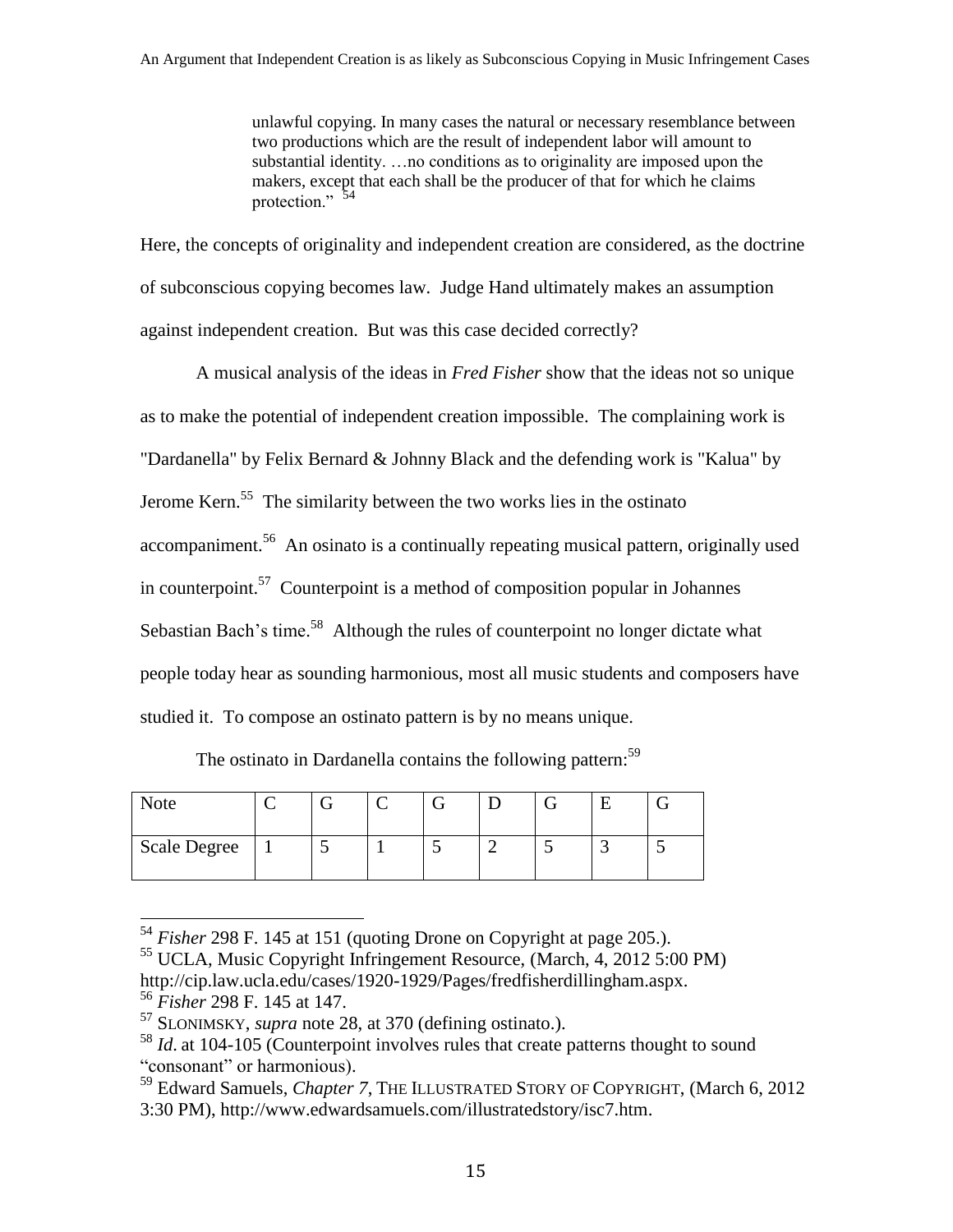| <b>Note</b>         |  |  |
|---------------------|--|--|
| <b>Scale Degree</b> |  |  |

The ostinato in Kalua contains the following pattern:  $60$ 

Above is a depiction of the notes and the relative scale degrees. Refer back to Part III, where the role of scale degrees was discussed. Just like my example of a scale in Part III, this is in C Major. Although there are twice as many notes in Dardanella's pattern, these notes are played twice as fast so both patterns are the same length. The basic pattern is the one depicted above in Kalua: one, one, two, and three. Bass players often alternate between the first and fifth scale degrees when playing a "walking" bass line.<sup>61</sup> Therefore, in Dardanella, the presence of the G's or the fifth scale degree repeated after each note is just the composer's way of mimicking a base line and can be ignored for our purposes. Essentially, this case is over ascending up a c-major scale by just three notes. This is hardly unique. The defendant listed many pieces where this had been done before.<sup>62</sup> The defendants did not list an example of this phrase as an ostinato.<sup>63</sup> Judge Hand's reasoning seems to suggest that ascending a scale by three notes in the context of an ostinato pattern is inherently original under the originality requirement. Otherwise, he would have not concluded that there could be no other explanation but for subconscious copying.<sup>64</sup> However, within in the context of the basic music theory principles established in Part III concerning scales and common musical forms, it seems possible that two

<sup>60</sup> *Id.*

<sup>&</sup>lt;sup>61</sup> MILLER *supra* note 1 at 174, many bassists stop at the third or fifth of the chord, instead of just the root.

<sup>62</sup> *Fisher* 298 F. 145 at 146.

<sup>63</sup> *Id.*

<sup>64</sup> *Id.* at 147.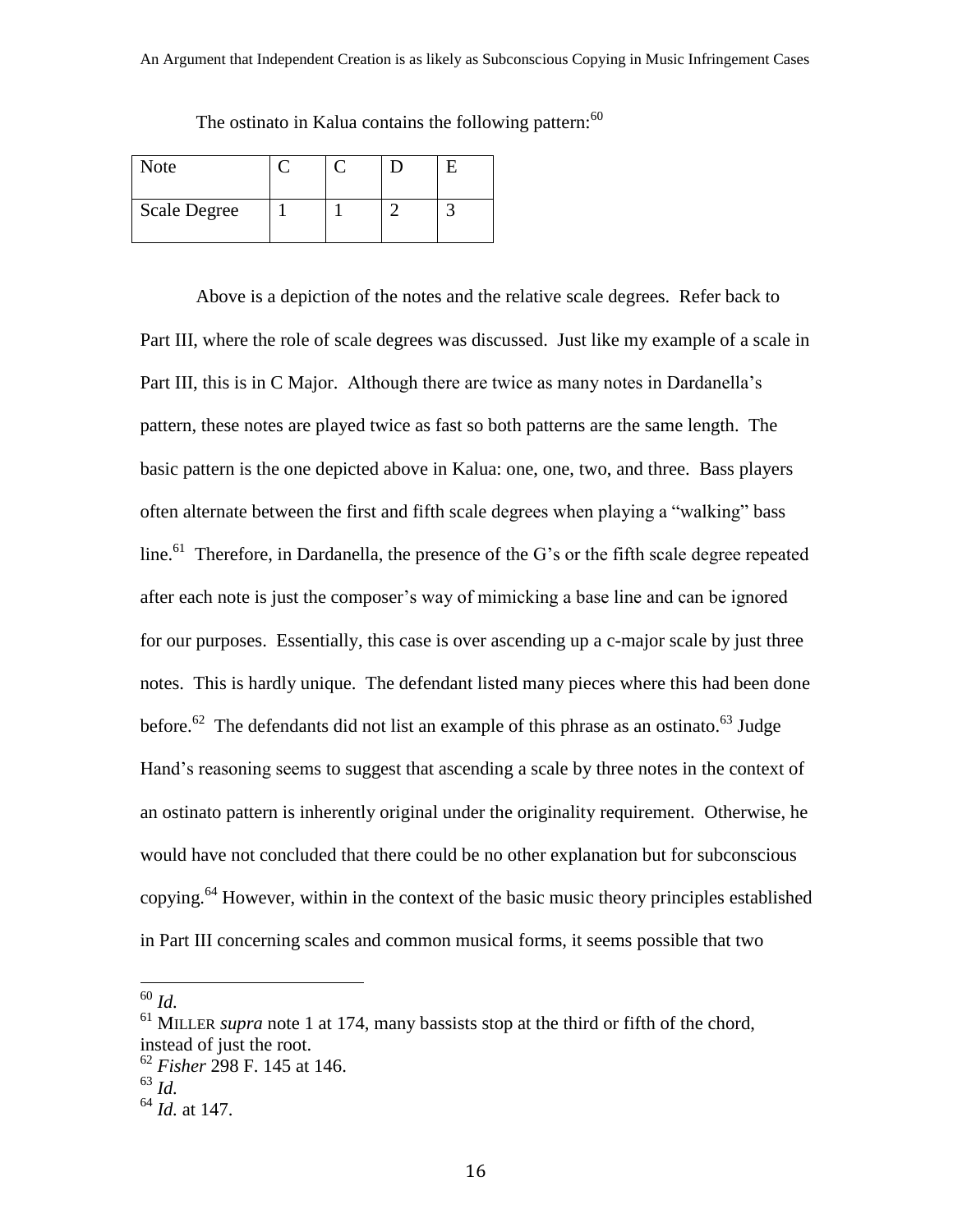composers could independently create such a basic musical idea. The question of whether this was truly a case of independent creation or subconscious copying is still unresolved.

Likewise, the musical ideas in *Bright Tunes* make sense under the rules of music theory and could have been concaved independently. Several elements are simply true to that time period and genre. The song format and percussion choices are like many traditional rock songs from the 60's-70's. Judge Owens opinion expresses the melodic motifs in sol-fa as "sol mi re" and "sol-la-do-la-do."<sup>65</sup> In other words the first motif consists of the fifth, third and second scale degree (5, 3, 2). One who has studied music theory would explain that this works because it outlines a descending triad, but instead of landing on the first scale degree, which would make the pattern feel resolved, it ends on the second scale degree, leaving the listener waiting for the next part. A phrase that leaves a basic triad unresolved is very simple and can probably be found in many musical works.<sup>66</sup> The next motif consists of the fifth, sixth, first, sixth, and first scale degrees (5, 6, 1, 6, 1). This works well to resolve the previous motif, because not only does it start with the same note as before, but also it finally brings the listener to the first scale degree –the note that would have created a sense of resolution in the first motif. Judge Owen states that the melody worked for Harrison because he subconsciously knew that it worked for the Chiffons.<sup>67</sup> The truth is it worked for Harrison because of the reasons

<sup>66</sup> SLONIMSKY, *supra* note 28 at 435, (resolution: the progression of a dissonance, whether a simple interval or a chord, ...one passing through some intermediate dissonance(s) before reaching the final restful consonance.).

<sup>65</sup> *Bright Tunes,* 420 F. Supp. 177 at 179 and SLONIMSKY, *supra* note 28 at 495, (sol-fa: solmization, and the symbols sung on it; solmization" Method of teaching the scales and intervals by symbols; its invention is ascribed to Guido d'Arezzo.)

<sup>67</sup> *Bright Tunes,* 420 F. Supp. 177 at 180.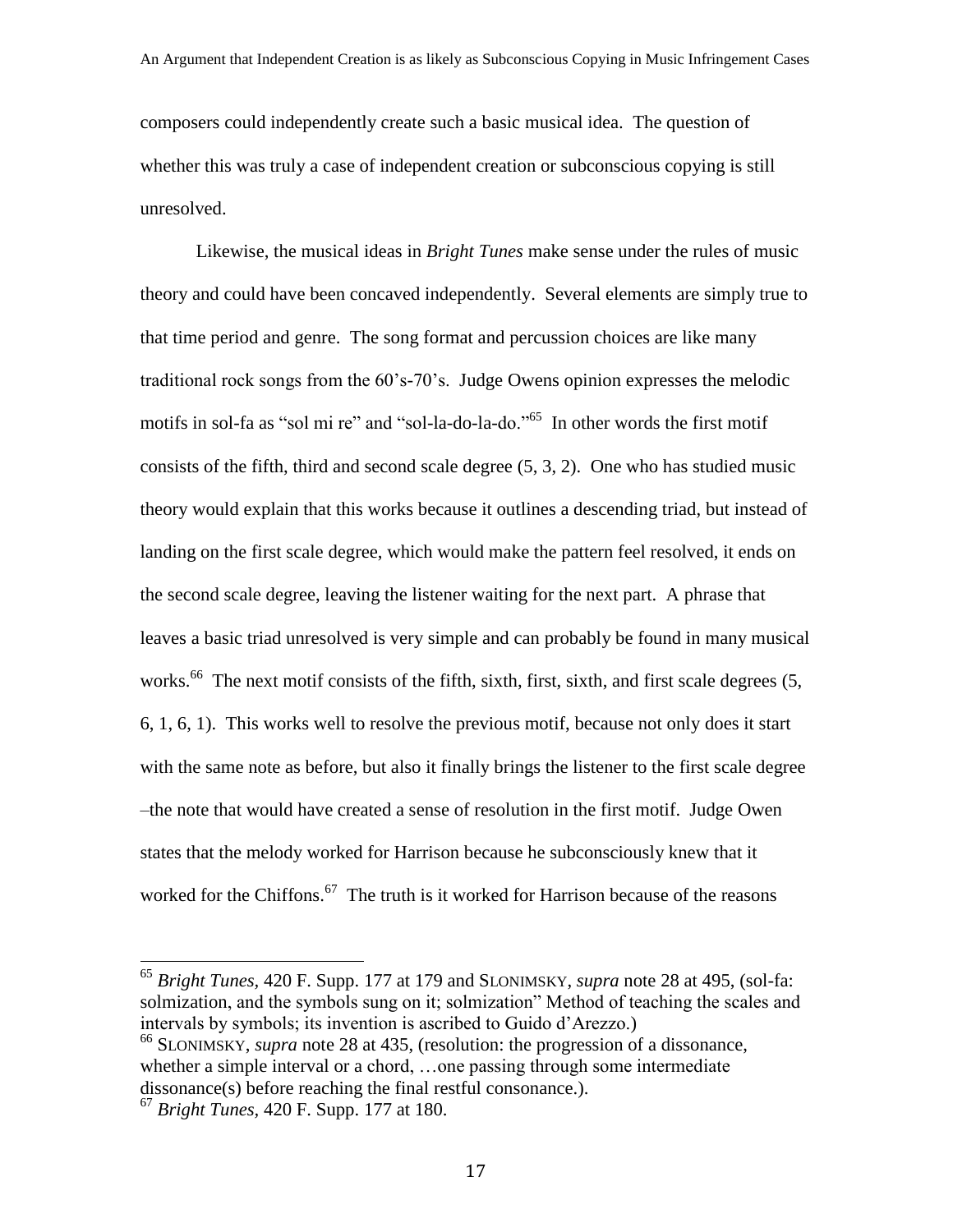stated above. Any songwriter would agree that starting a piece on the fifth scale degree and having it ultimately resolve to the first scale degree is a pleasing and well known effect. Given how simplistic the melody is, and how much it conforms to ideas inherent in western music theory, it is possible that this was not a case of subconscious copying, but independent creation.

#### V. How to Preserve the Right of Independent Creation

A defendant has a high threshold for establishing independent creation, making it very difficult to prove; however, the possibility of independent creation exists. Does the balance lay in abolishing subconscious copying entirely? Some have criticized the application of the subconscious copying standard in regards to how easy it is to establish access.<sup>68</sup> Others have suggested that the statutory damages for subconscious copying should be lowered to the minimum, like in innocent infringement cases.<sup>69</sup> After all, in 1924 Judge Hand applied the minimum statutory damages in *Fisher*, whereas in 2001, in *Three Boys*, Michal Bolton faces a 5.4 million dollar judgment.<sup>70</sup> Abolishing the subconscious copying standard entirely may result in too many litigants claiming that they subconsciously copied a work, abusing the doctrine.<sup>71</sup> After all, it is difficult to know what is really going on in one's mind. So how do we structure copyright law in a way that allows for both?

<sup>68</sup> Alden, Clarissa L. *A Proposal to Replace the Subconscious Copying Doctrine*. 29 Cardozo L. Rev. 1729 at 1747, see also, Hollingsworth, Joel S. *Stop Me If I've Heard This Already: The Temporal Remoteness Aspect of the Subconscious Copying Doctrine*. 23 Hastings Comm. & Ent. L.J. 457, at page 472 (discussing the disregard to the time that passes between access and infringement in subconscious copying cases). <sup>69</sup> Alden, Clarissa, *supra* at 1761-1764.

<sup>70</sup> *Fisher* 298 F. 145 at 151; *Three Boys* 212 F.3d 477 at 480.

 $<sup>71</sup>$  Idea given to me by Professor Frank Politano at Seton University Hall School of Law.</sup>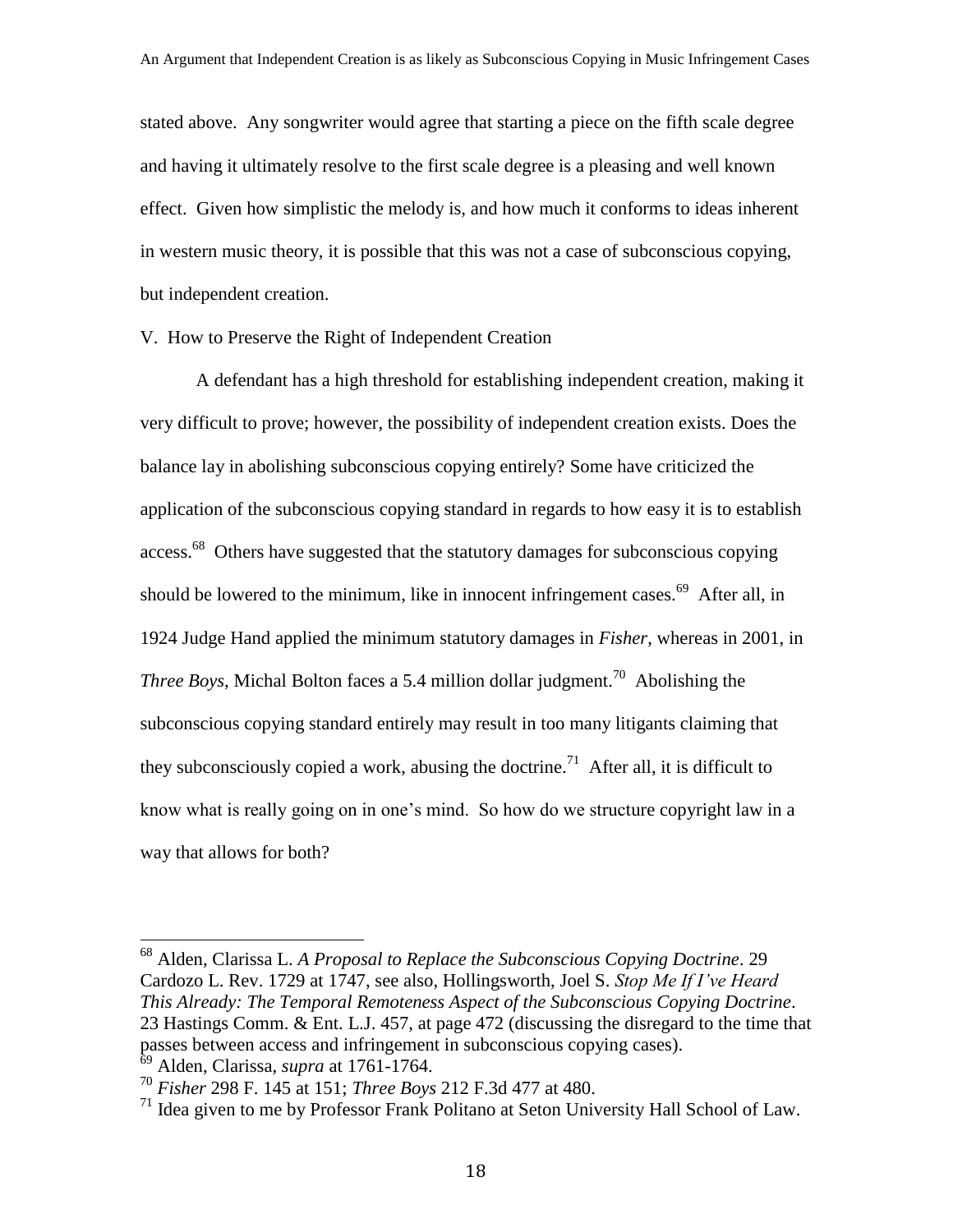If judges assume that independent creation is impossible, then the subconscious copying standard threatens to turn music infringement cases into strict liability cases. This would make the concept of independent creation a legal fiction. In trademark law and patent law there is a strict liability standard for someone infringing a trademark or a patent. This standard balances with the interest of the public, because a businessperson can easily perform a trademark or patent search to make sure he or she does not infringe on another's rights using government published data bases meant for this purpose. However, songwriters do not have such a resource. There is no government publication listing the musical combinations already currently copyrighted. Such a system may seem absurd, but if music plagiarism becomes a matter of strict liability, then it would become necessary to balance the higher level of protection for copyright holders with the interests of the public. If the application of subconscious copying begins to override the potential for a finding of independent creation, songwriters will have great difficulty in preventing lawsuits. With judgments in the millions, this effect would be unfair for the songwriting community.

If the conjecture that independent creation is as likely as subconscious copying in music infringement cases is indeed correct, then the adjudication of these cases should reflect the reality of the music songwriting process.

For example, courts have been much more willing to consider that nature of software engineering when dealing with reverse engineers utilizing the clean room process.<sup>72</sup> By passing desired specifications down to "clean" programmers, who have not had access to the original product, software companies are able to avoid copyright

 72 Barbara J. Vining, *The Future of Computer Software in the Reverse Engineering War: Excessive Protection v. Innovation*, 67 Brooklyn L. Rev. 597, 572-573. (2001).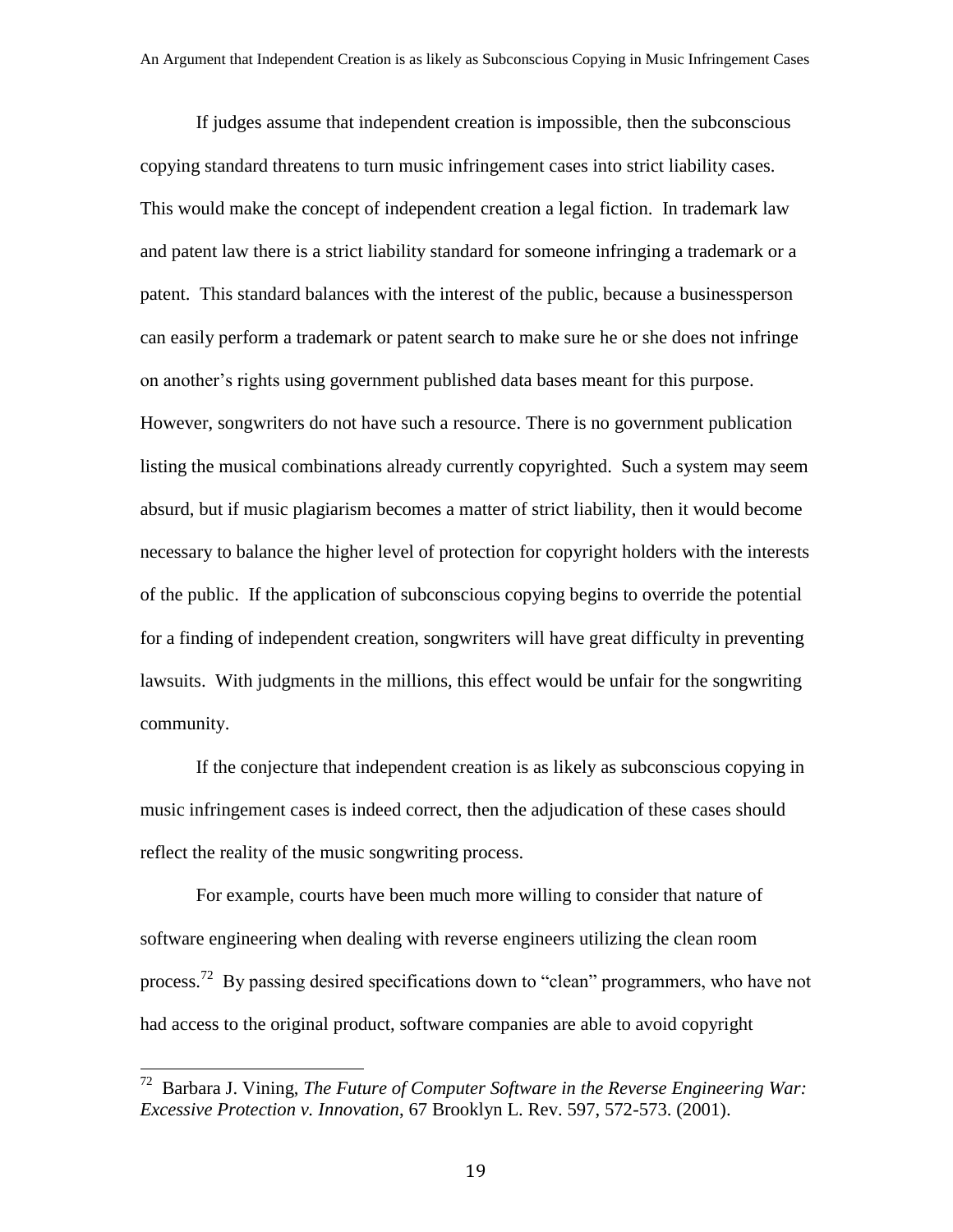violations. The "clean" programmers work in a "clean room" environment devoid of any interaction with the original work or those exposed to the original work.<sup>73</sup> Copyright law has allowed these software engineers to intentionally manufacture a method of bypassing any copyright violations under the technicality that the second product only uses the "ideas" and not the "expression" of the original product.<sup>74</sup> In other words, the final product is independently created and original to that software engineer because the "expression" is considered to be original. It seems a reasonable conclusion that any striking similarities that result are from the similar manner in which software engineers think. The software industry has set up the clean room process in order to display this lack of copying. Musicians, on the other hand, have no way of setting up a similar clean room environment for composition. It is not enough to say that two musicians create the same thing because they think in the same manner. However, if this is a true possibility, then copyright law should protect against the injustice of holding a songwriter liable of an independently created work.

Theoretically, analogizing musical limitation inherent in popular genres to scenes a faire would be possible solution. The analogy makes sense. Just as one usually has a doctor wear a white jacket in a movie, a songwriter would normally to use a rock and roll

<sup>&</sup>lt;sup>73</sup> *Id.*, (Using the clean room is a step-by-step process. First a "dirty" engineer is exposed to the program the company wishes to mimic and they develop a set of specifications. This removes the "ideas" from the "expression." Then the "dirty" engineer passes the ideas on to a "clean" engineer who programs the product to meet the specifications. In the end, the company has created a product that does basically the same thing as the original but is free from infringement because it is not the same expression.).

<sup>&</sup>lt;sup>74</sup> NIMMER, *supra* note 16 ("... if the defendant's work copies not merely the idea, but "the expression of the idea" contained in plaintiff's work, then the two works are substantially similar and infringement may be found. The House Report expressly endorses and perpetuates, under the current Act, this "idea-expression" dichotomy, so that it is now statutorily codified.")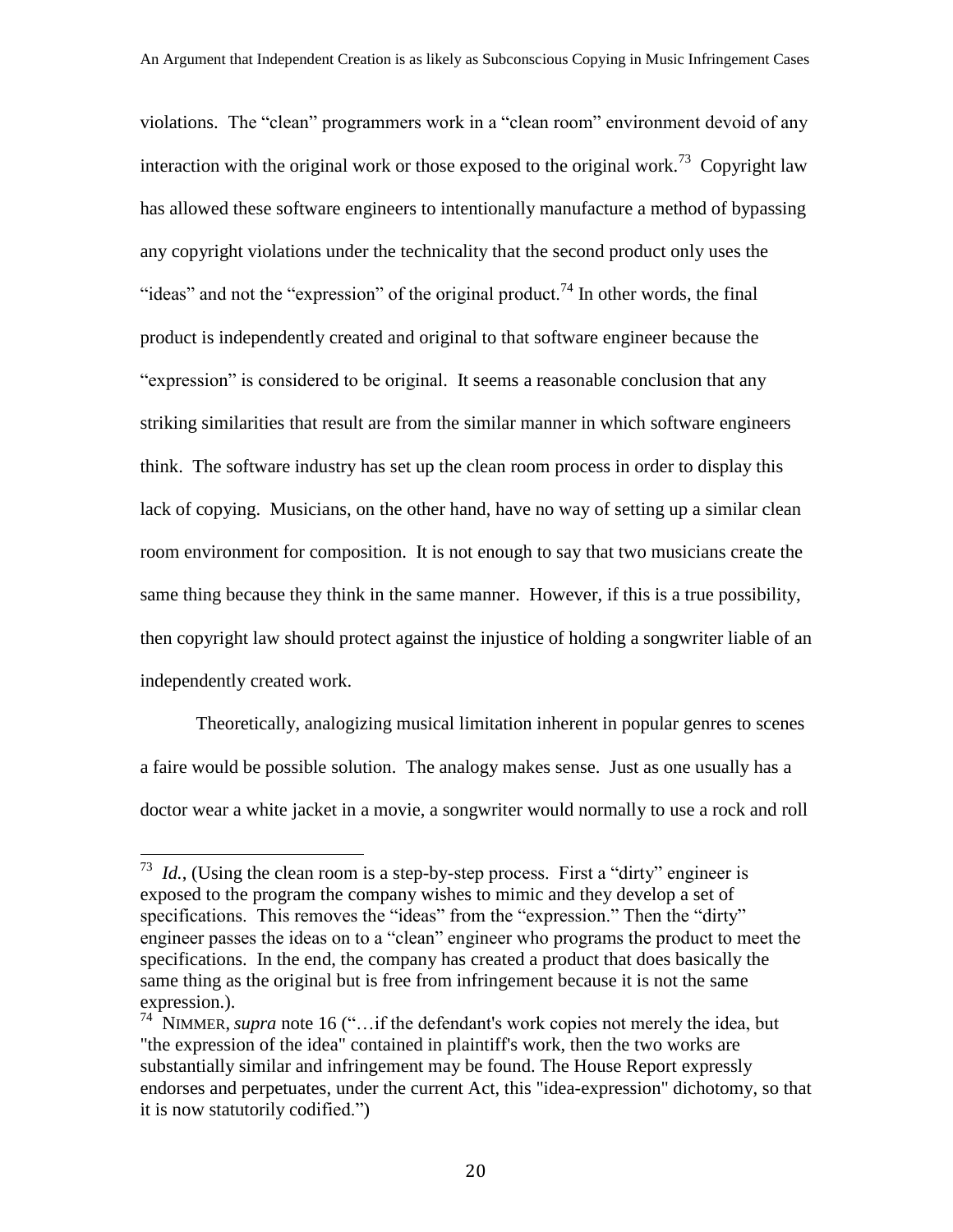drum pattern to alert the listener to the fact that it is rock music. However, give difficulty courts have in even establishing substantial similarity in cases of music infringement, it seems like such a concept would be too difficult to adjudicate.<sup>75</sup> It would require courts to adopt a more sophisticated understanding of musical elements then when determining substantial similarity. Apply a defense of scenes a faire to solve the issue of possible independently created would be ineffective. It would require the introduction of the merger doctrine to bridge the scenes a faire together in order to claim that the combination of these musical scenes a faire are unprotectable just they are individually.<sup>76</sup> Courts would be unwilling to indulge the idea that such abstract concepts are scenes a faire.

The solution lies in developing an effective procedural and evidentiary standard. Copyright infringement cases are factually based and the use of evidence is critical to the outcome of a case.<sup>77</sup> The type of access that must be shown in subconscious copying cases is no different than in cases of intentional copying.<sup>78</sup> The standard is that it must be reasonably possible that the defendant viewed the plaintiff's work.<sup>79</sup> Either the access is

<sup>75</sup> Baker, Maureen. *A Note to Follow So: Have we Forgotten the Federal Rules of Evidence in Music Plagiarism Cases?*, 65 S. Cal. L. Rev. 1583 (1992), (the focus on this article is to establish a norm for deciding cases of substantial similarity. The author makes clear that there is no current norm, and that courts use many different tests in trying to accomplish this. The role of the musicologist is key, but it is still difficult to bridge the gap between the knowledge of the musically trained and a lay person.)

<sup>76</sup> BUC Int'l Corp. v. Int'l Yacht Council Ltd., 489 F.3d 1129, 1142 (11th Cir. Fla. 2007). ("The merger doctrine provides that "expression is not protected in those instances where there is only one or so few ways of expressing an idea that protection of the expression would effectively accord protection to the idea itself.") See also, *Kregos v. Associated Press*, 937 F.2d 700, 705 (2d Cir. 1991).

<sup>77</sup> NIMMER, *supra* note 16.

<sup>78</sup> *Three Boys Music*, at 483.

<sup>79</sup> MATTHEW BENDER & COMPANY, INC. 4 NIMMER ON COPYRIGHTS, § 13.02[A] 13-19 (2005).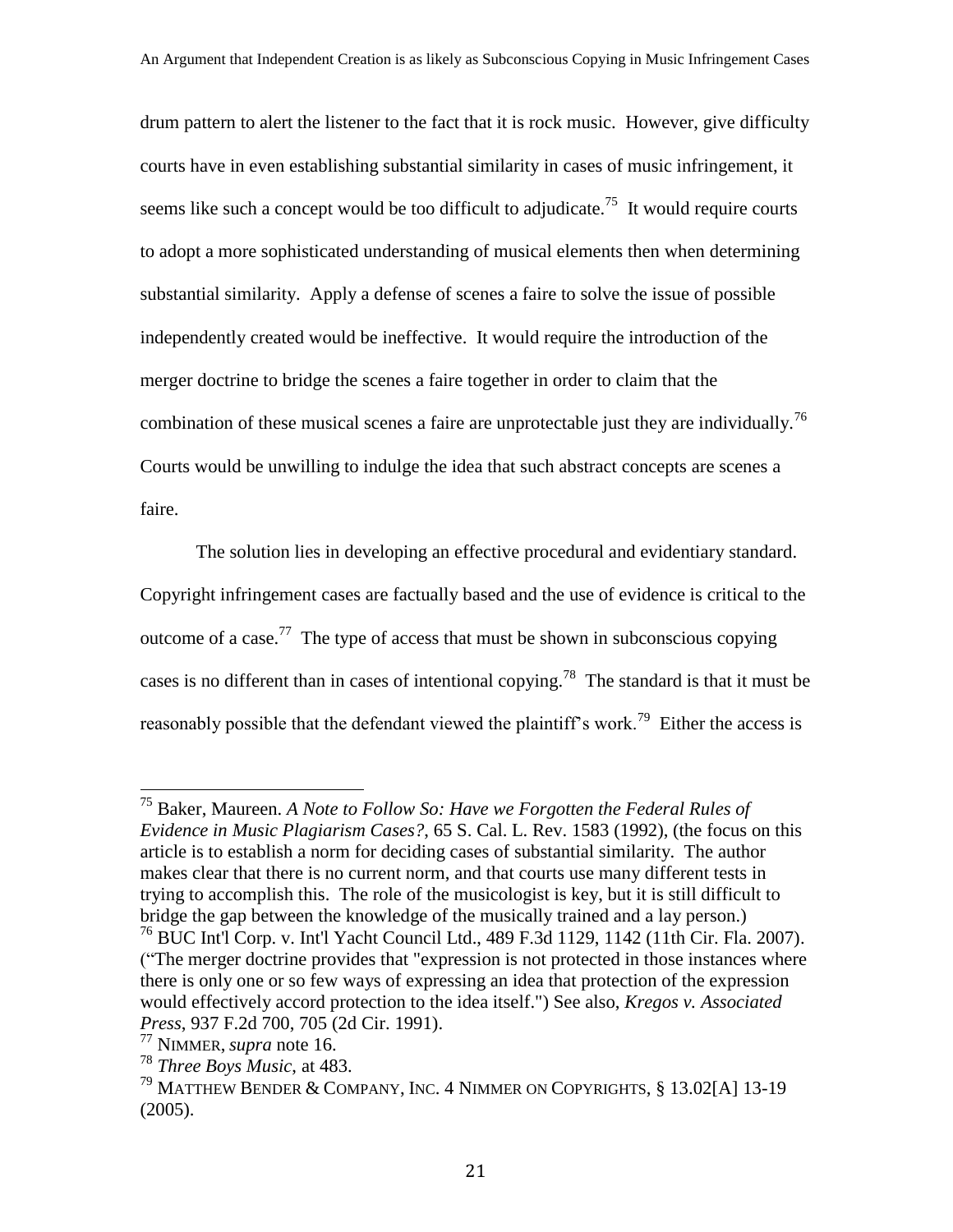apparent through dealings with the record company or source of the material, or access is inferred because of the widespread dissemination of the piece.<sup>80</sup> Widespread dissemination will most likely become easier to show over time due to increased public use of new media, such as Pandora and YouTube. $81$  To strengthen the requisite showing of access, the structure of litigation in music infringement cases must be reworked.

For example, in *Baxter v. MCA*, Inc. John Williams was accused of plagiarizing the work "Joy" by Leslie Baxter in the theme music from E.T.: The Extra Terrestrial. $^{82}$ The potentially copied material was only a musical layer in Williams piece and not the main melody, so it is not surprising that case ultimately failed under the lay listener test for finding substantial similarity.<sup>83</sup> In other words, while the famous melody plays, the material similar to "Joy" also plays, creating a different harmonic structure than the original composition.<sup>84</sup> Although there was no infringement in this case, John Williams' level of access to the original work was very significant. Williams had worked as Baxter's pianist and even performed the piece in question. Such an intimate level of access would have presented highly probative evidence that significant access occurred for extended periods of time.

To contrast the level of access in Baxter, the access in *Three Boys Music Corp. v. Bolton*, one of the most recent and controversial findings of subconscious copying, provides an example of how the current evidentiary standard fails to capture the

<sup>80</sup> GOLDSTEIN, *supra* note 17.

<sup>81</sup> Alden, *supra* note 68 at 1747.

<sup>82</sup> *Baxter v. MCA*, Inc. 812 F.2d 421, 423 (9th Cir. 1987).

<sup>&</sup>lt;sup>83</sup> Arnstein 154 F.2d 464 at 473, (describes the lay listener test, "The question, therefore, is whether defendant took from plaintiff's works so much of what is pleasing to the ears of lay listeners, who comprise the audience for whom such popular music is composed, that defendant wrongfully appropriated something which belongs to the plaintiff.").

<sup>84</sup> Baker, *supra* note 51 at 1606.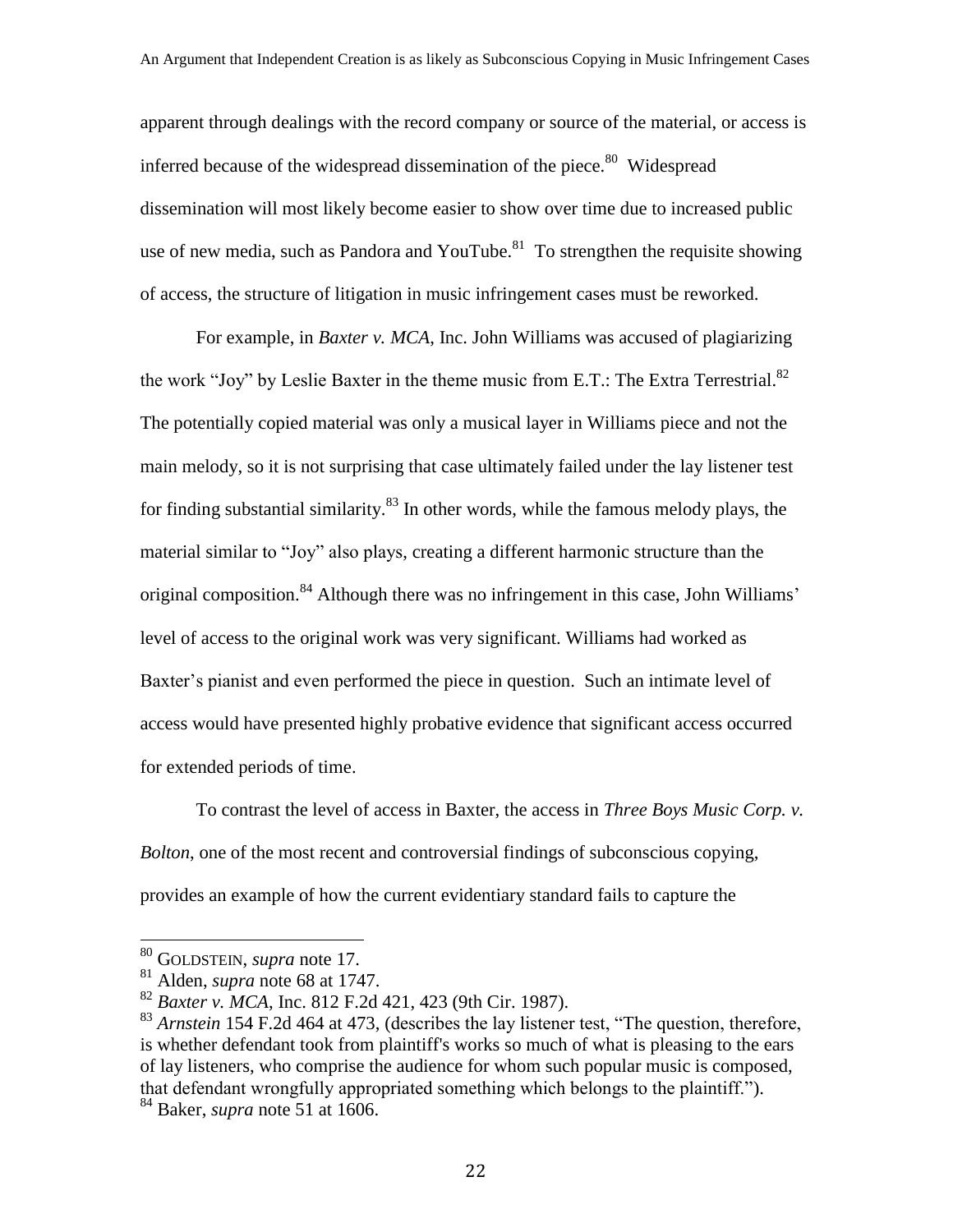possibility of independent creation. In the 1960's The Isley Brothers wrote a song called, "Love is a Wonderful Thing" and in the late 1990's Michael Bolton and Andrew Goldmark wrote a similar song by the same title. A jury found them guilty of subconscious copying and the Ninth Circuit reluctantly affirmed the jury's holding. $85$ The court admitted that they did not agree with the jury but upheld the decision under the current evidentiary standard; explaining "One must remember that the issue this Court must address is not whether Plaintiff has proven access by a preponderance of evidence, but whether reasonable minds could find that Defendants had a reasonable opportunity to have heard Plaintiff's song before they created their own song."<sup>86</sup> In this case Bolton was held liable for a song he never remembered listening to, that was written twenty-five years before his own song, and that was not widely disseminated.<sup>87</sup>

The level of access in Baxter is the type of access that should be shown in cases of subconscious copying. If a court is willing to subject songwriters to such high stakes for something done subconsciously, then they should be absolutely certain that the songwriter was influenced by the complaining piece. Otherwise, it is as if courts deny the possibility of independent creation. Having described how easy it is to show access, the evidentiary methods of showing access must be reworked to allow for the defense of independent creation to function.

VI. A Proposal to Support the View that Independent Creation is Just as Likely as Subconscious Copying.

<sup>85</sup> *Three Boys Music Corp. v. Bolton*, 212 F.3d 477 (2001), 480-485.

<sup>86</sup> *Id.*

<sup>87</sup> Hollingsworth, *supra* note 68 at 472-473.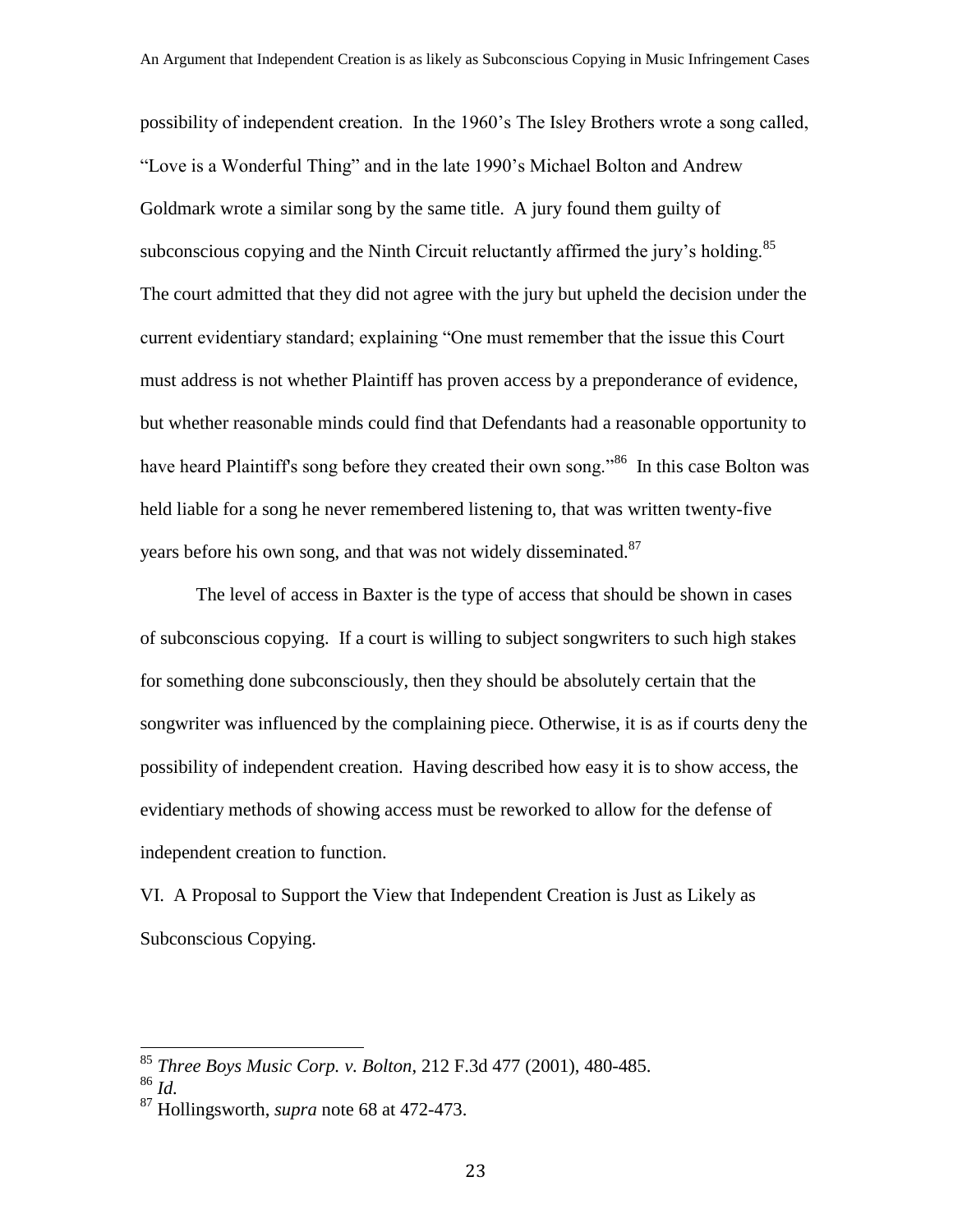Currently, a plaintiff must show both copying and substantial similarity to make out a case of copyright infringement.<sup>88</sup> Within the element of proving copying, a plaintiff must submit evidence that the defendant probably had access to the defendant's work.<sup>89</sup> The jury will be instructed that they only need to find that the defendant had a reasonable opportunity to have heard the plaintiff's song before they created their own song.<sup>90</sup> The defendant can rebut the alleged copying by challenging this evidence with his or her own evidence of independent creation. Technically, the burden of proof to show access never shifts, but remains on the plaintiff throughout.<sup>91</sup> Therefore, the function of the "defense" of independent creation is in fact only used as evidence to cause the plaintiff to fail in proving actual copying.  $92$ 

To give the defense of independent creation power in court, it would make sense to both strengthen the required showing of access in subconscious copying cases and to allow independent creation to function as an affirmative defense to the element of actual copying. This would require the plaintiff to claim the work was subconsciously copied as an alternative argument. The jury must be instructed that, if they find that the work was not consciously copied, then access must have been likely to have occurred by clear and convincing evidence. Finally, the court should give more weight to the defense of independent creation by allowing the burden to shift to the defendant to rebut the element of actual copying. The result would give innocent defendants the opportunity to

<sup>88</sup> NIMMER *supra* note 8.

 $^{89}$  Matthew Bender & Company, Inc. 5-85 Intellectual Property Counseling & LITIGATION § 85.05 (2012).

<sup>90</sup> NIMMER *supra* note 8.

<sup>91</sup> MATTHEW BENDER & COMPANY, *supra* note 89.

 $92$  *Id.* ("the so-called defense of independent creation in fact only refers to the failure of the plaintiff to carry its burden to prove actual copying.")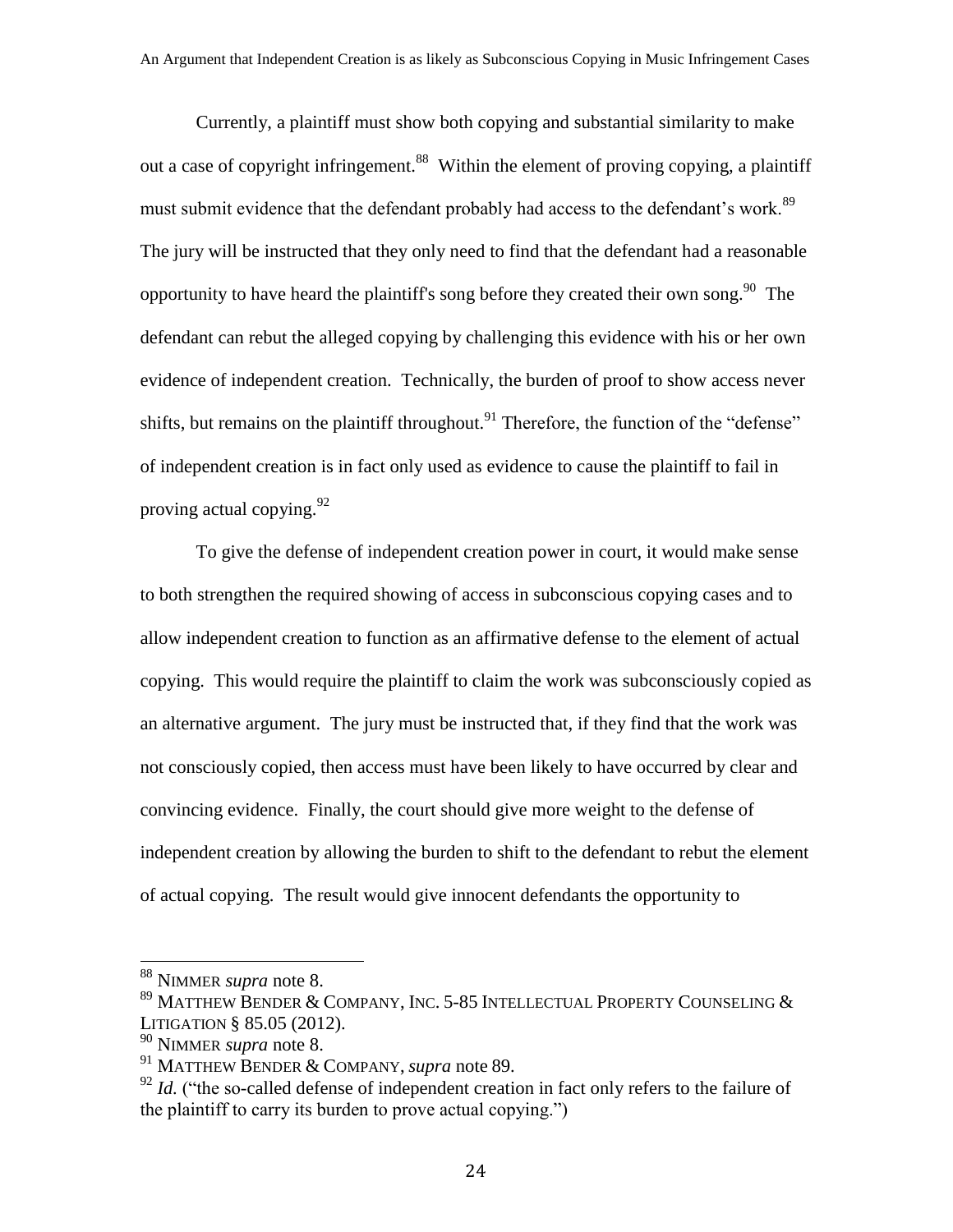overcome the assumption that independent creation is unlikely. Forcing the court to give the issue of independent creation more serious consideration would provide a better opportunity for consideration of the reality of the songwriting process.

#### VI. Conclusion

Copyright law encompasses both the subconscious copying doctrine and doctrine of independent creation. To prove subconscious copying a plaintiff must show substantial similarity and show reasonably that the defendant had possible access to the plaintiff's work. Congress has preserved the idea of independent creation in it's requirement that works be original. If two authors independently create the same thing, then both are thought to have satisfied the originality requirement.

There are many musical rules that limit the choices of songwriters. Some of these are inherent in the study of music theory, and others come from norms within a particular genre. Even so, Judge Owen, in *Bright Tunes*, described the musical choices a composer has as a "wellspring." Judge Owen in *Bright Tunes* and Judge Learned Hand in *Fisher* both assume that the substantial similarities between the musical pieces in their respective cases could only be explained by subconscious copying. But by analyzing the musical simplicity of these pieces, one can see that there is potential for two composers to have written same thing. If, in fact, independent creation is more likely than courts assume, then the overuse of the subconscious copying doctrine may essentially do away with independent creation and make originality irrelevant in music infringement cases.

The way to create a balance within copyright law may be with a new evidentiary rule for subconscious copying cases. If access is to be shown by clear and convincing evidence, then it will be more likely that the defendant is actually a subconscious copier

25